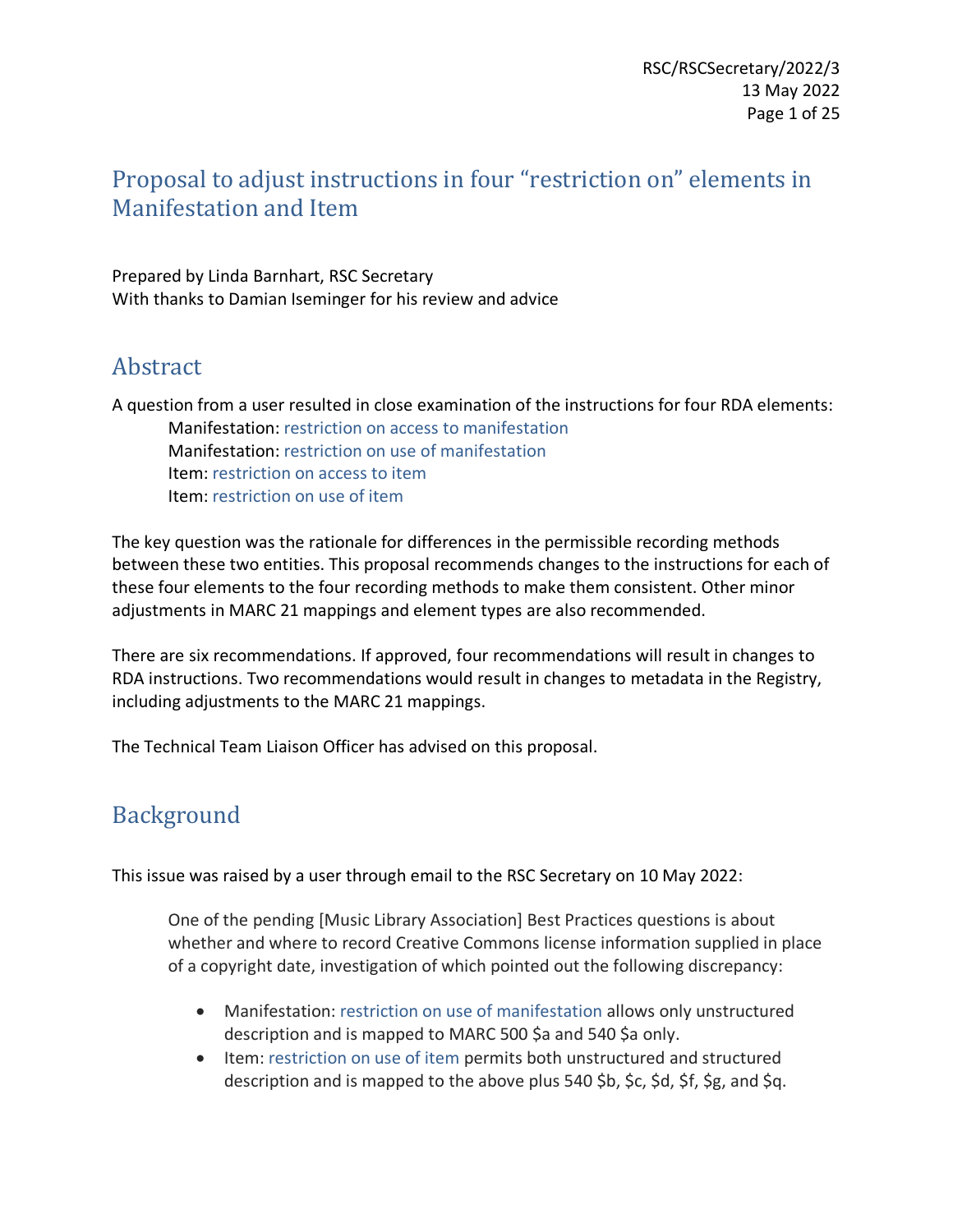I'm having trouble conceiving of a reason why restrictions on one type of entity would be limited to unstructured descriptions only, while another permits structured description.

The same unstructured only/unstructured and structured discrepancy applies to Manifestation: restriction on access to manifestation and Item: restriction on access to item.

Damian Iseminger was consulted about the course of action to pursue and shared this opinion:

My feeling is that this element suite for access and use restrictions should probably get the full complement of VES options for using a non-RDA VES, since I've found evidence that such VESs exist. So in addition to what is already there, the unstructured area would get the two options for recording an uncontrolled term from a source of information and the option to record details or other unstructured information. The structured area would get: record a term from a VES, the DP option for the VES used, and the Condition/Option for when none of the terms are appropriate or specific enough. Identifier would get the options for recording the notation and DP for the VES. IRI would get the standard record an IRI selected from a VES.

Instructions from original Toolkit:

#### 44 Restriction on Access MIAPS LAC/BAG-BARQ

### 4.4.1 Basic Instructions on Recording Restriction on Access

| 4.4.1.1 | Scope | restriction on access to manifestation v: A limitation placed on access to a manifestation.<br>restriction on access to item . A limitation placed on access to an item.                                                                                                                                                                                                                                                          |
|---------|-------|-----------------------------------------------------------------------------------------------------------------------------------------------------------------------------------------------------------------------------------------------------------------------------------------------------------------------------------------------------------------------------------------------------------------------------------|
| 4.4.1.2 |       | Sources of Information<br>Take information on a restriction on access from any source.                                                                                                                                                                                                                                                                                                                                            |
| 4.4.1.3 |       | Recording Restriction on Access DACH<br>Record a restriction on access to the manifestation or item as specifically as possible. Include the nature and duration of the restriction.                                                                                                                                                                                                                                              |
|         |       | <b>EXAMPLE</b><br>Accessible after 2008<br>Open to researchers under library restrictions<br>"Embargoed until 10:30 a.m. Friday 19 November, 2004"<br>Access restricted to subscribers via a username and password or IP address authentication<br>Restricted to institutions with a subscription<br>Access is restricted; consult repository for details<br>Restricted access according to signed release form and related notes |

Originals not available: consult repository for details

If information affirming the absence of restrictions is considered important for access, record that there are no restrictions on access.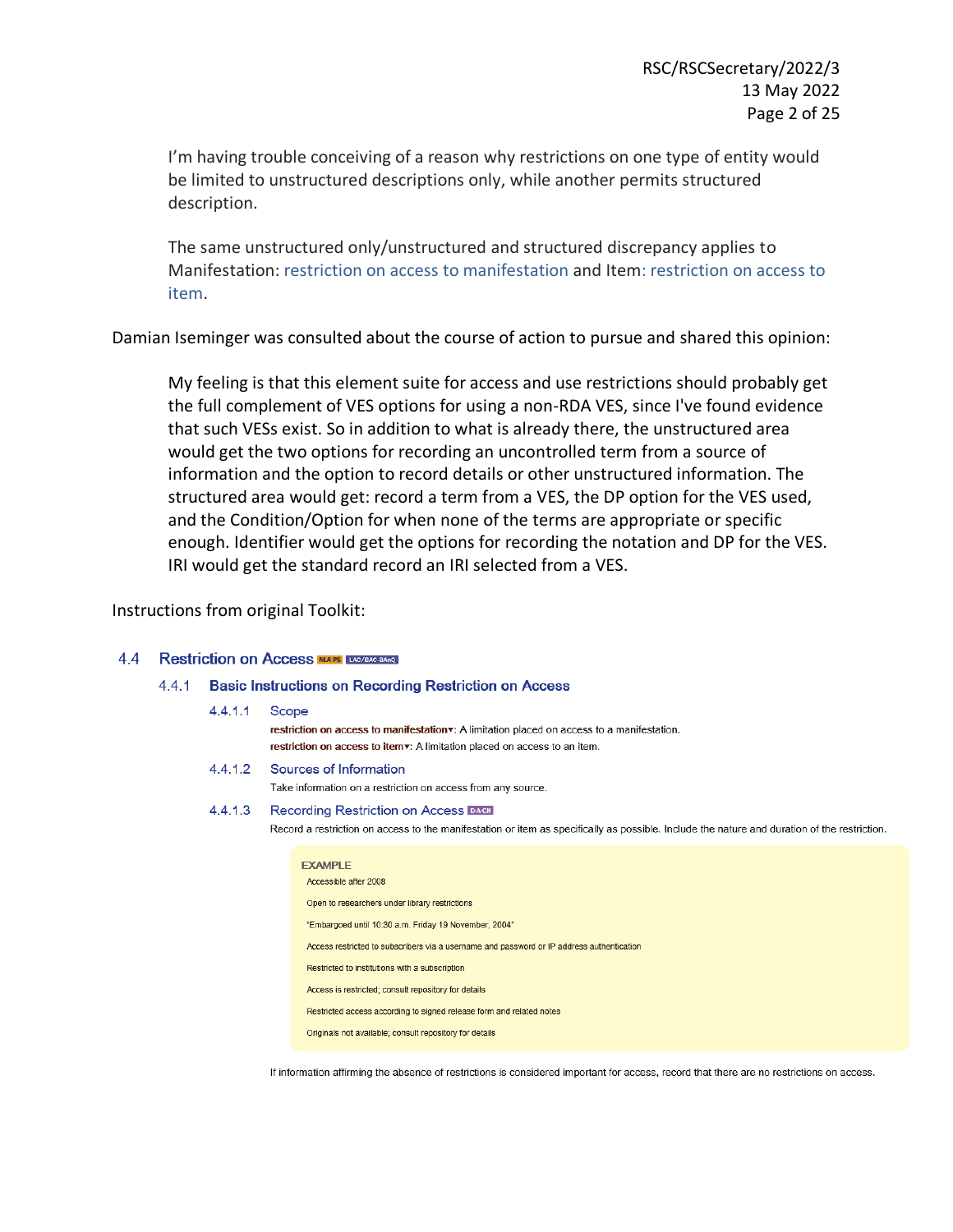#### 4.5 Restriction on Use **LOPGOPS** NIAPS LAC/BAC-BANQ KBSP

#### $4.5.1$ **Basic Instructions on Recording Restriction on Use**

#### $4.5.1.1$ Scope

restriction on use of manifestation v: A limitation placed on reproduction, publication, exhibition, etc., of a manifestation. restriction on use of item v: A limitation placed on reproduction, publication, exhibition, etc., of an item.

#### $4.5.1.2$ Sources of Information

Take information on a restriction on use from any source.

#### $4.5.1.3$ Recording Restriction on Use

Record a restriction on use of the manifestation or item as specifically as possible. Include the nature and duration of the restriction.

| EXAMPLE |  |  |
|---------|--|--|
|         |  |  |

Written permission required for both reproduction and public use during the lifetime of the interviewee Reproduction and use in any form requires written permission of the donor

Copyright retained by the donor during her lifetime, at which point it will revert to the Regents of the University of California

Donor permission is required for public screening of films in this collection

Permission of the collector is required to cite, quote, or reproduce

Certain restrictions on use or copying of materials may apply

This film is restricted to classroom use

Films in off-site storage; advance notice is required for access

For a manifestation in unpublished form, the literary rights are sometimes reserved for a specified period or are dedicated to the public. If a document is available that states the literary rights, record Information on literary rights available.

## **Justification**

This proposal is made to add flexibility in recording data values, to correct errors, and to improve consistency in RDA.

## Impact

These changes are not expected to have significant impact on current cataloguing and in fact will give cataloguers increased flexibility because more recording methods are being added.

There will be some impact on policy statement writers who will need to add policy statements to correspond to added options.

Because the proposed text of these added instructions is standard, re-used text in RDA (i.e., it is part of the "boilerplate file"), there should be no impact on RDA translators.

## Summary of Recommendations

**[Recommendation 1:](#page-4-0)** For Manifestation: restriction on access to manifestation, amend the text to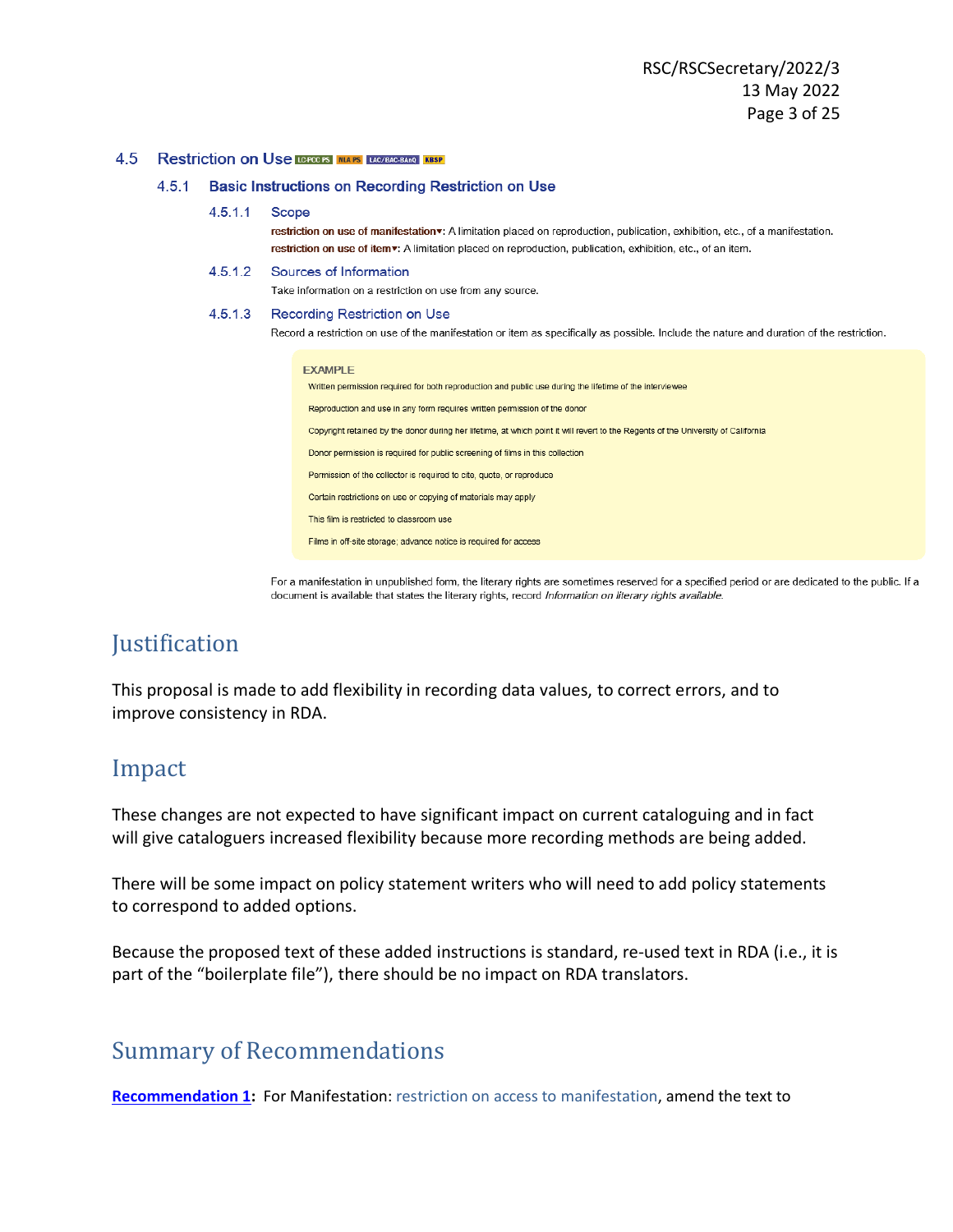- Add a standard option to *Recording an unstructured description*, leaving the existing option, condition/option and navigation instruction unchanged
- Remove the existing text from *Recording a structured description*, and substitute instead two standard options, one condition/option, and a standard navigation statement
- Remove the existing text from *Recording an identifier*, and substitute instead two standard options and a standard navigation statement
- Remove the existing text from *Recording an IRI*, and substitute instead one standard option and a standard navigation statement.

## **[Recommendation 2:](#page-9-0)** For Manifestation: restriction on use of manifestation, amend the text to

- Add a standard option to *Recording an unstructured description*, leaving the existing option, unaffiliated sentence, condition/option, and navigation instruction unchanged
- Remove the existing text from *Recording a structured description*, and substitute instead two standard options, one condition/option, and a standard navigation statement
- Remove the existing text from *Recording an identifier*, and substitute instead two standard options and a standard navigation statement
- Remove the existing text from *Recording an IRI*, and substitute instead one standard option and a standard navigation statement.

## **[Recommendation 3:](#page-14-0)** For Item: restriction on access to item, amend the text to

- Add a standard option to *Recording an unstructured description*, leaving the existing option with example, condition/option and navigation instruction unchanged
- Remove the outdated existing text from *Recording a structured description*, and substitute instead two standard options, one condition/option, and a standard navigation statement
- Remove the existing text from *Recording an identifier*, and substitute instead two standard options, a condition/option and a standard navigation statement
- Remove the existing text from *Recording an IRI*, and substitute instead one standard option and a standard navigation statement.

## **[Recommendation 4:](#page-20-0)** For Item: restriction on use of item, amend the text to

- Add a standard option to *Recording an unstructured description*, leaving the existing option with example and navigation instruction unchanged
- Remove the outdated existing text from *Recording a structured description*, and substitute instead two standard options, one condition/option, and a standard navigation statement
- Remove the existing text from *Recording an identifier*, and substitute instead two standard options, a condition/option and a standard navigation statement
- Remove the existing text from *Recording an IRI*, and substitute instead one standard option and a standard navigation statement.

**[Recommendation 5:](#page-24-0)** Adjust the element type metadata in the Registry from 6 to 5 for all four elements.

**[Recommendation 6:](#page-24-1)** Notify the RDA-MARC 21 Alignment Task Force to adjust the mappings for these elements, which would feed into the Registry.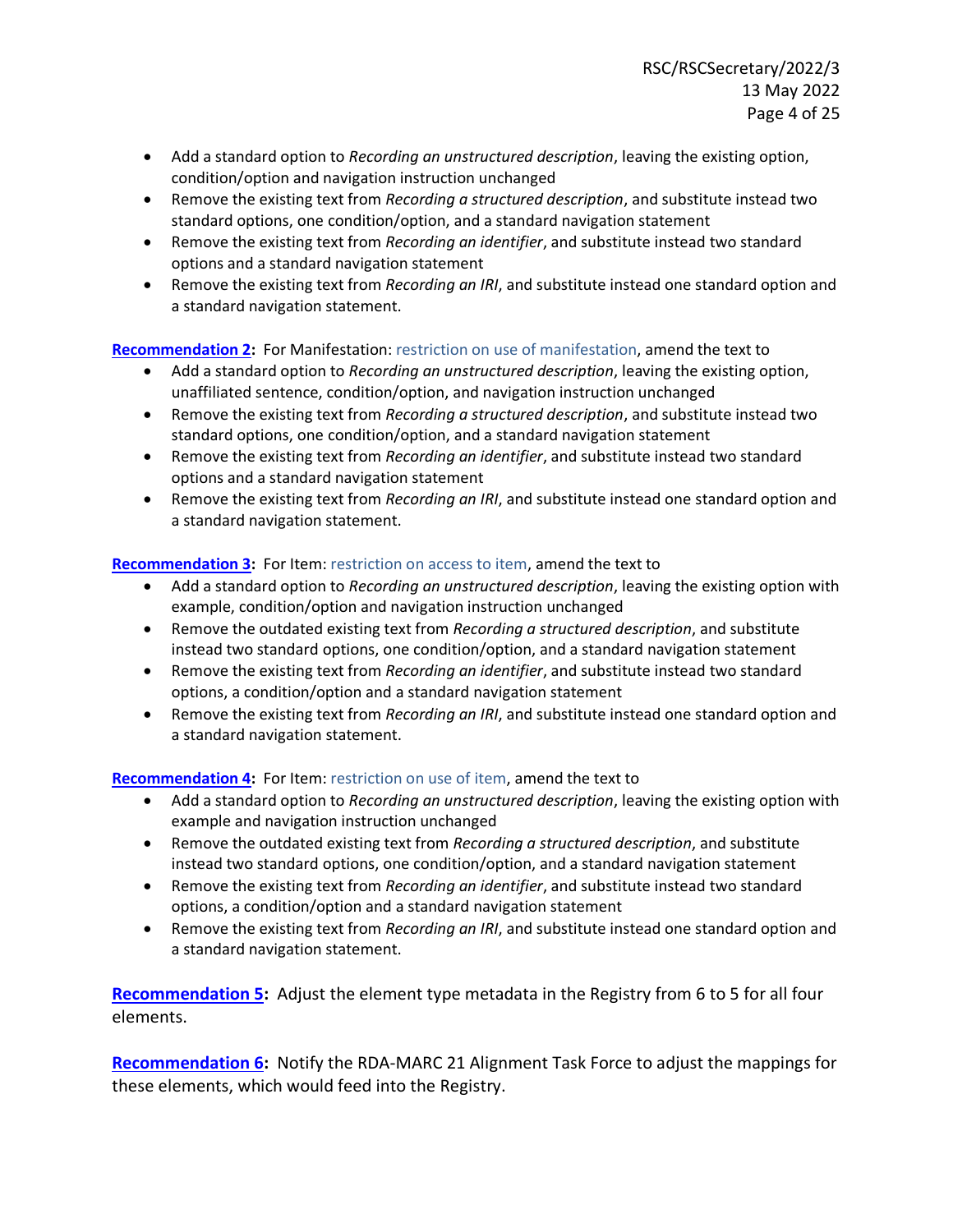<span id="page-4-0"></span>**Recommendation 1:** For Manifestation: restriction on access to manifestation, amend the text to

- Add a standard option to *Recording an unstructured description*, leaving the existing option, condition/option and navigation instruction unchanged
- Remove the existing text from *Recording a structured description*, and substitute instead two standard options, one condition/option, and a standard navigation statement
- Remove the existing text from *Recording an identifier*, and substitute instead two standard options and a standard navigation statement
- Remove the existing text from *Recording an IRI*, and substitute instead one standard option and a standard navigation statement.

## Manifestation: restriction on access to manifestation

Current version in the March 2022 Toolkit release:

#### Prerecording

#### **Recording**

#### **Recording an unstructured description**

#### **OPTION**

Record as much detail as possible, including the nature and duration of the restriction.

#### **CONDITION**

Information affirming the absence of restrictions is considered important for access.

#### **OPTION**

Record that there are no restrictions on access.

For general guidance on unstructured descriptions, see Guidance: Recording methods. Recording an unstructured description - - 司.

#### **Recording a structured description**

This recording method is not applicable to this element.

#### **Recording an identifier**

This recording method is not applicable to this element.

#### **Recording an IRI**

This recording method is not applicable to this element.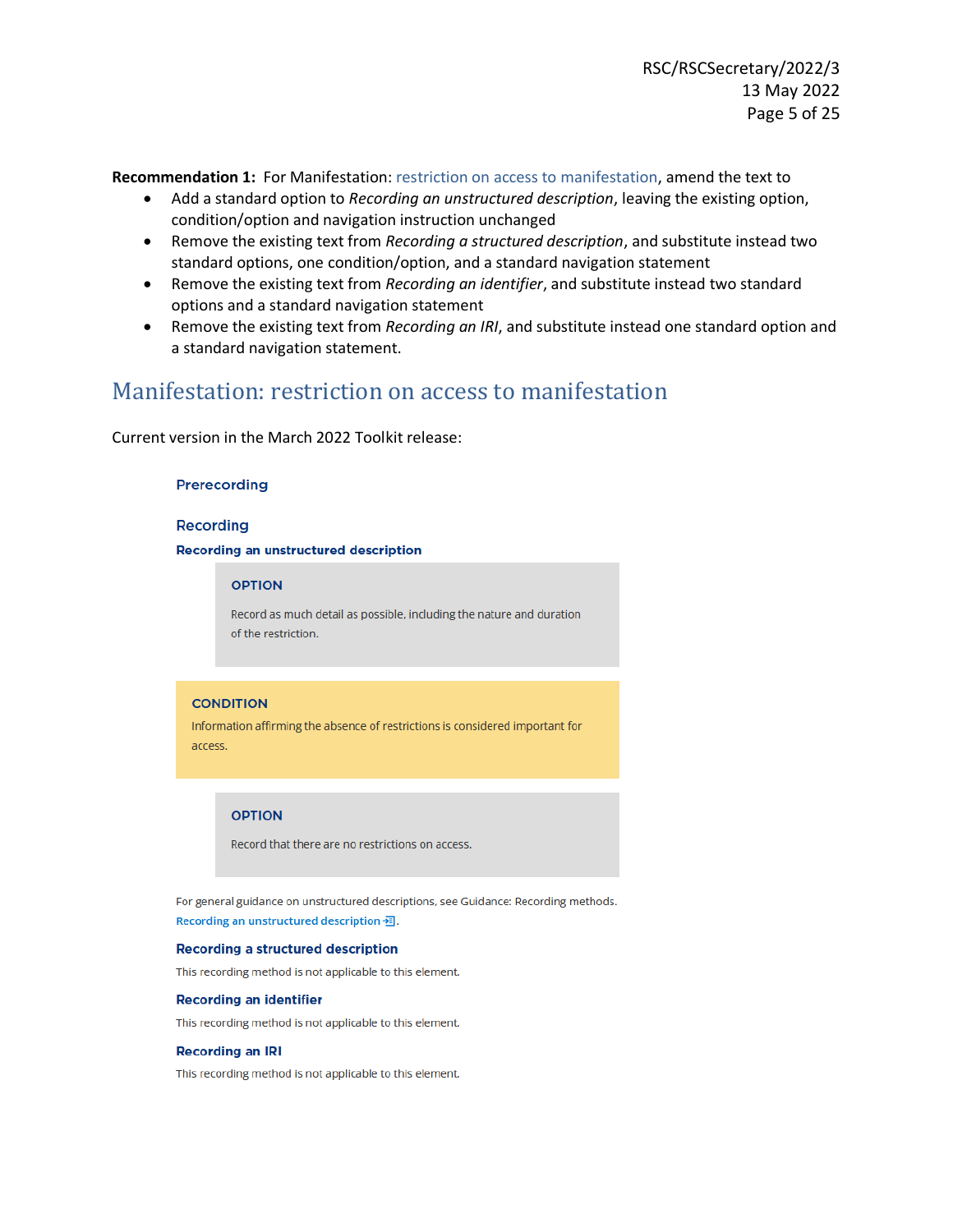# Marked-up version:

Manifestation: restriction on access to manifestation

Recording

Recording an unstructured description

## OPTION

Record an uncontrolled term or a term that is transcribed from a source of information.

## **OPTION**

Record as much detail as possible, including the nature and duration of the restriction.

## **CONDITION**

Information affirming the absence of restrictions is considered important for access.

## OPTION

Record that there are no restrictions on access.

For general guidance on unstructured descriptions, see Guidance: Recording methods. [Recording an unstructured description.](https://access.rdatoolkit.org/Guidance/Index?externalId=en-US_ala-a06b3aa1-d994-31b1-b961-e4ce37c1a4d3#section_rdaId_section_gvh_jsg_nbb)

## Recording a structured description

This recording method is not applicable to this element.

## **OPTION**

Record a term from an appropriate vocabulary encoding scheme. For general guidance, see Guidance: Introduction to RDA. Data elements. Data values.

## **OPTION**

Record a vocabulary encoding scheme that is used as a source of information for a term. For general guidance, see Guidance: Data provenance. Recording a source of metadata.

## **CONDITION**

None of the terms in a vocabulary encoding scheme is appropriate or sufficiently specific.

**OPTION** 

Record an appropriate uncontrolled term as an unstructured description.

For general guidance on structured descriptions, see Guidance: Recording methods. Recording a structured description.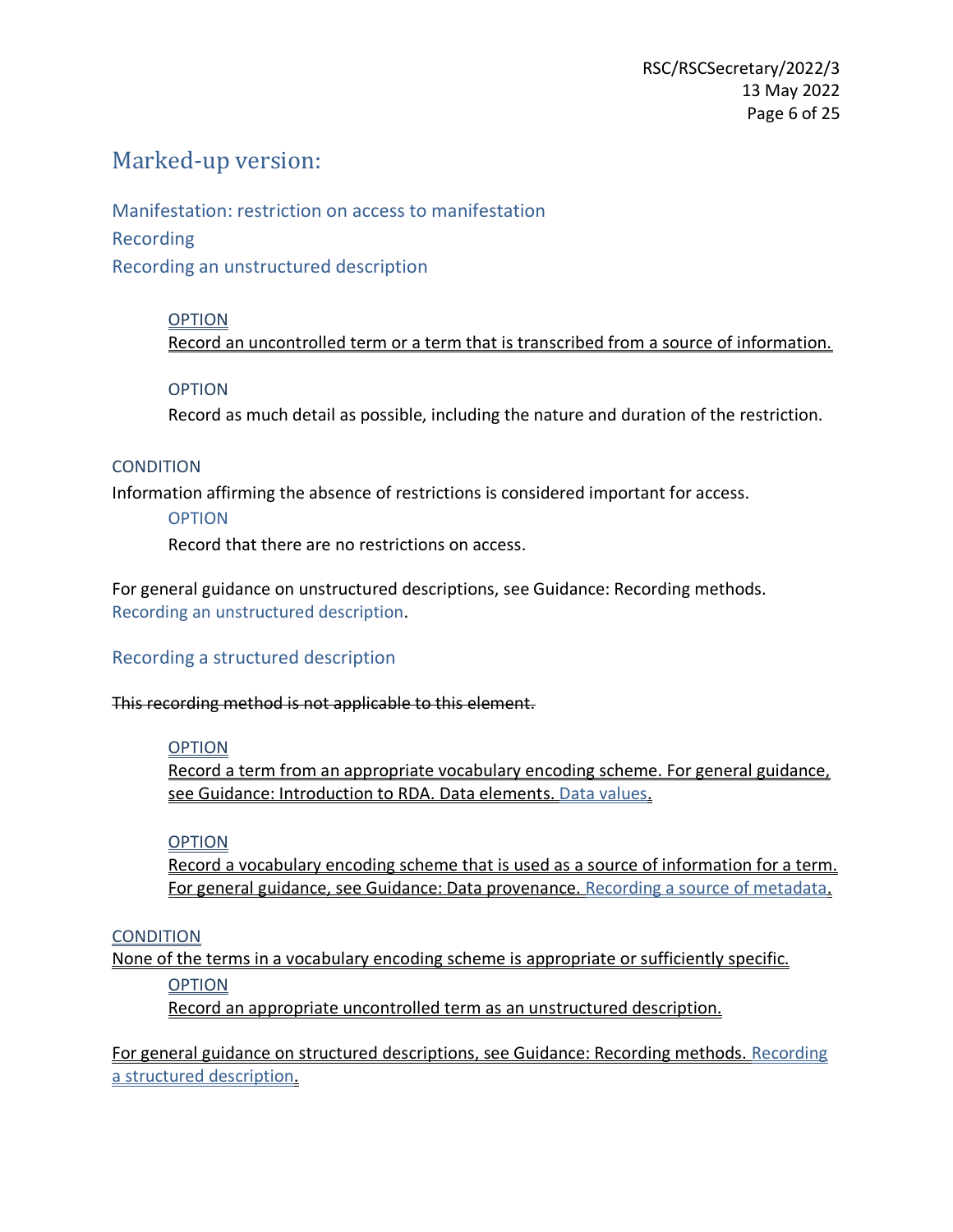## Recording an identifier

This recording method is not applicable to this element.

## **OPTION**

Record an identifier or notation for a term from an appropriate vocabulary encoding scheme. For general guidance, see Guidance: Introduction to RDA. Data elements. Data values.

## **OPTION**

Record a vocabulary encoding scheme that is used as a source of information for an identifier. For general guidance, see Guidance: Data provenance. Recording a source of metadata.

For general guidance on identifiers, see Guidance: Recording methods. Recording an identifier.

## Recording an IRI

This recording method is not applicable to this element.

## **OPTION**

Record an IRI for a term or concept as a real-world object selected from an appropriate vocabulary encoding scheme.

For general guidance on IRIs, see Guidance: Recording methods. Recording an IRI.

# Clean version:

Manifestation: restriction on access to manifestation Recording Recording an unstructured description

> OPTION Record an uncontrolled term or a term that is transcribed from a source of information.

OPTION Record as much detail as possible, including the nature and duration of the restriction.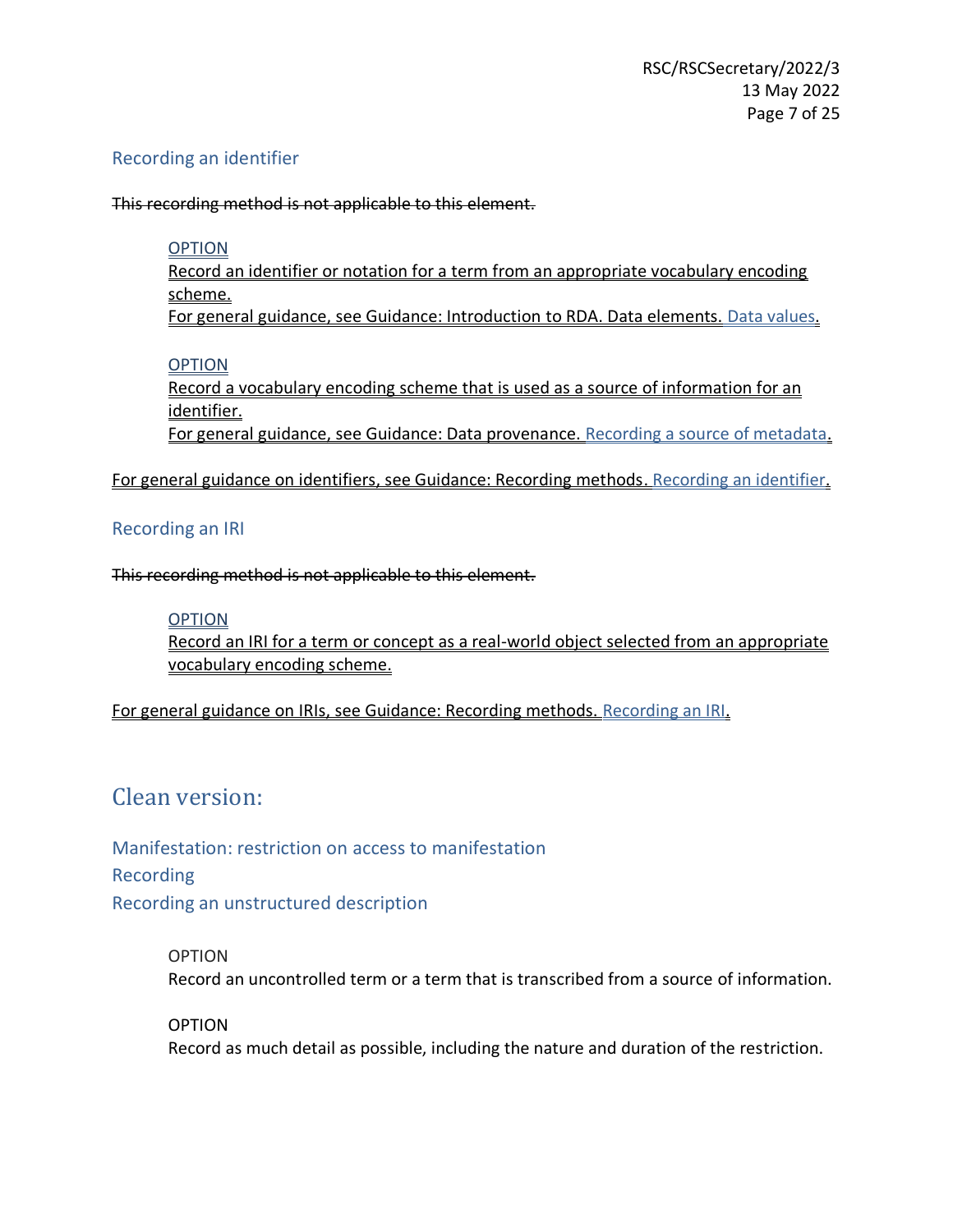## **CONDITION**

Information affirming the absence of restrictions is considered important for access.

**OPTION** 

Record that there are no restrictions on access.

For general guidance on unstructured descriptions, see Guidance: Recording methods. [Recording an unstructured description.](https://access.rdatoolkit.org/Guidance/Index?externalId=en-US_ala-a06b3aa1-d994-31b1-b961-e4ce37c1a4d3#section_rdaId_section_gvh_jsg_nbb)

## Recording a structured description

## **OPTION**

Record a term from an appropriate vocabulary encoding scheme. For general guidance, see Guidance: Introduction to RDA. Data elements. Data values.

## OPTION

Record a vocabulary encoding scheme that is used as a source of information for a term. For general guidance, see Guidance: Data provenance. Recording a source of metadata.

## **CONDITION**

None of the terms in a vocabulary encoding scheme is appropriate or sufficiently specific.

## OPTION

Record an appropriate uncontrolled term as an unstructured description.

For general guidance on structured descriptions, see Guidance: Recording methods. Recording a structured description.

## Recording an identifier

## **OPTION**

Record an identifier or notation for a term from an appropriate vocabulary encoding scheme.

For general guidance, see Guidance: Introduction to RDA. Data elements. Data values.

## **OPTION**

Record a vocabulary encoding scheme that is used as a source of information for an identifier.

For general guidance, see Guidance: Data provenance. Recording a source of metadata.

For general guidance on identifiers, see Guidance: Recording methods. Recording an identifier.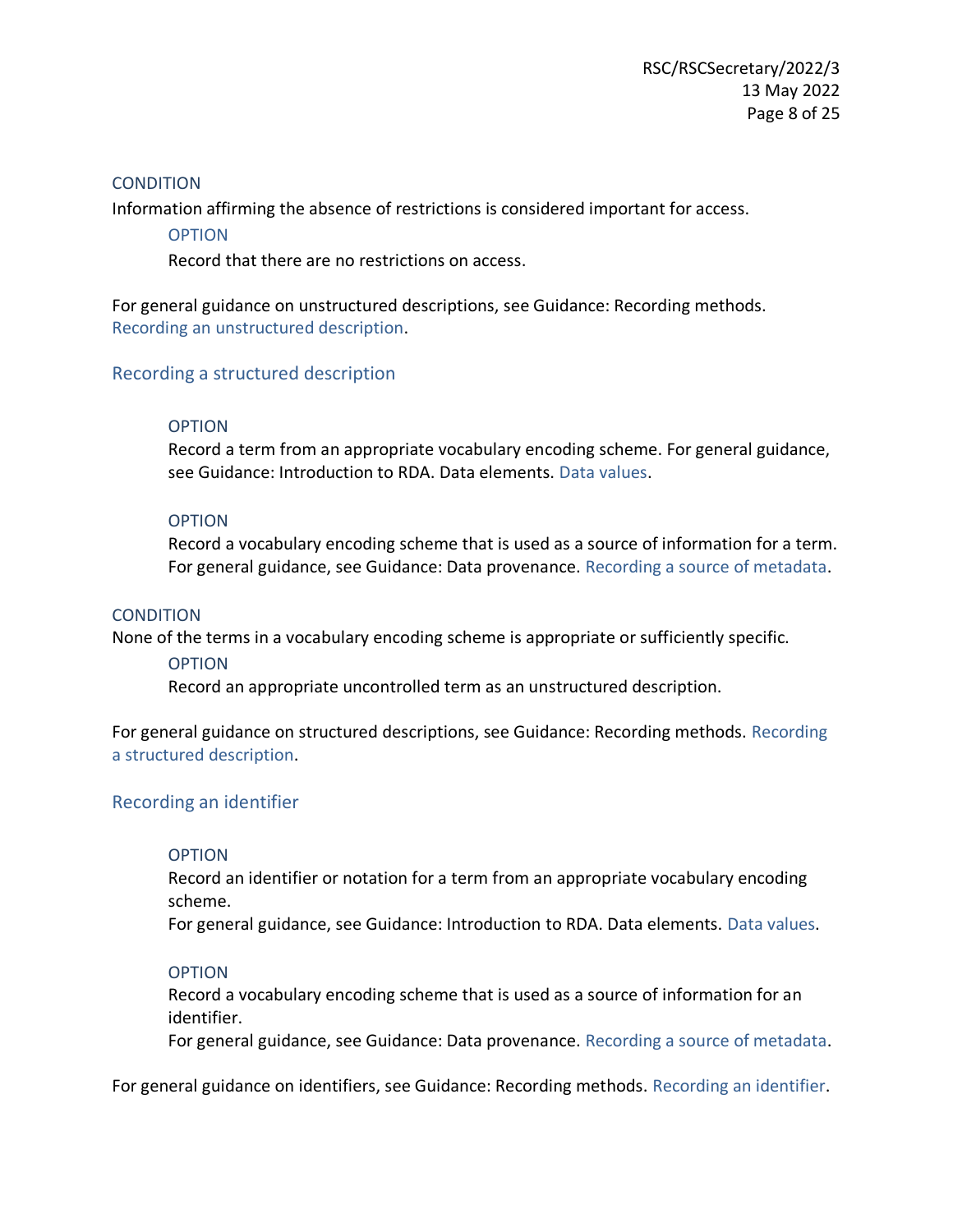## Recording an IRI

## OPTION

Record an IRI for a term or concept as a real-world object selected from an appropriate vocabulary encoding scheme.

For general guidance on IRIs, see Guidance: Recording methods. Recording an IRI.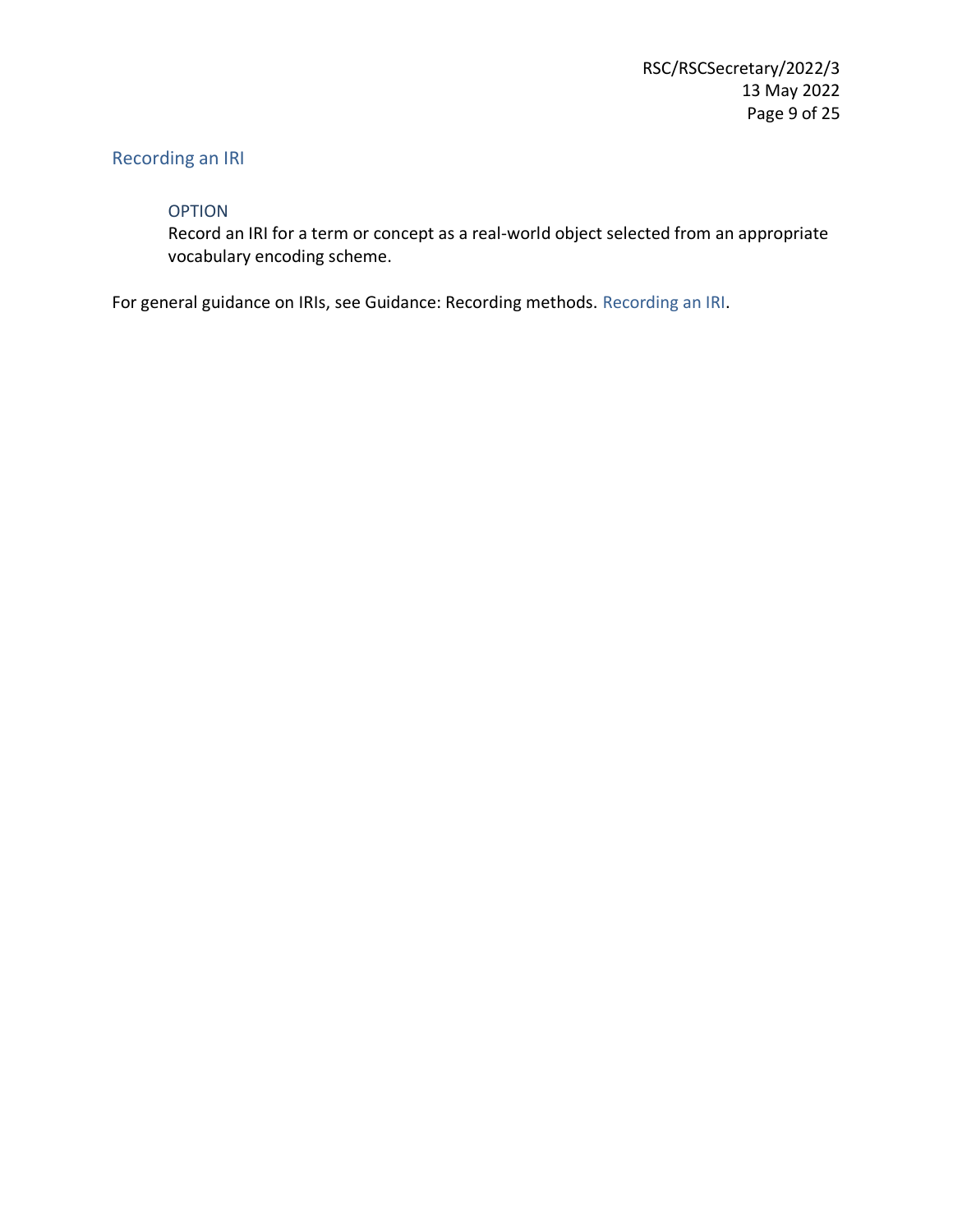<span id="page-9-0"></span>**Recommendation 2:** For Manifestation: restriction on use of manifestation, amend the text to

- Add a standard option to *Recording an unstructured description*, leaving the existing option, unaffiliated sentence, condition/option, and navigation instruction unchanged
- Remove the existing text from *Recording a structured description*, and substitute instead two standard options, one condition/option, and a standard navigation statement
- Remove the existing text from *Recording an identifier*, and substitute instead two standard options and a standard navigation statement
- Remove the existing text from *Recording an IRI*, and substitute instead one standard option and a standard navigation statement.

## Manifestation: restriction on use of manifestation

Current version in the March 2022 Toolkit release:

#### Prerecording

#### **Recording**

#### **Recording an unstructured description**

#### **OPTION**

Record as much detail as possible, including the nature and duration of the restriction.

For a manifestation in unpublished form, the literary rights are sometimes reserved for a specified period or are dedicated to the public.

#### **CONDITION**

A document is available that states the literary rights for an unpublished manifestation.

#### **OPTION**

Record Information on literary rights available.

For general guidance on unstructured descriptions, see Guidance: Recording methods. Recording an unstructured description --

#### **Recording a structured description**

This recording method is not applicable to this element.

#### **Recording an identifier**

This recording method is not applicable to this element.

#### **Recording an IRI**

This recording method is not applicable to this element.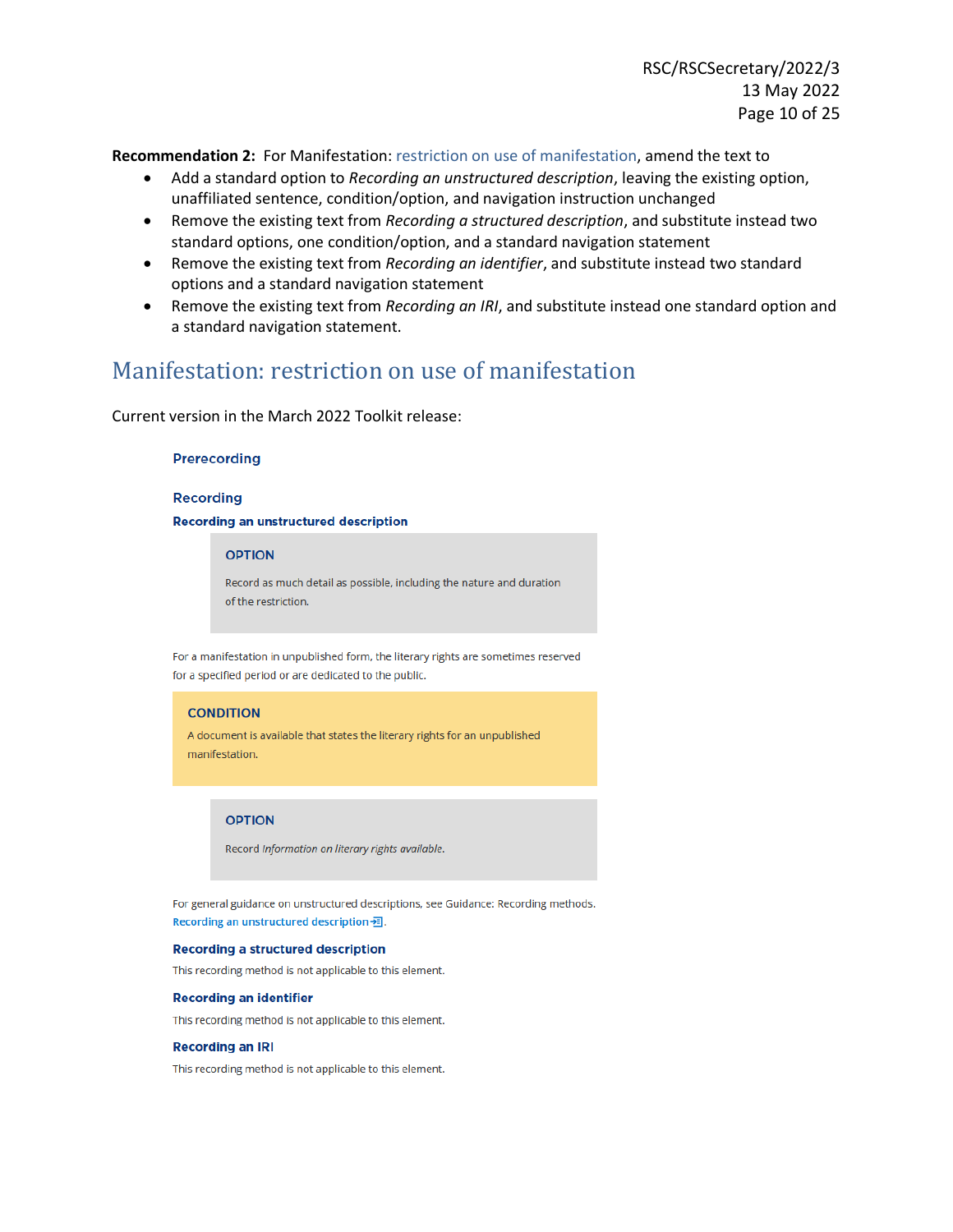# Marked-up version:

Manifestation: restriction on use of manifestation Recording Recording an unstructured description

## OPTION

Record an uncontrolled term or a term that is transcribed from a source of information.

For a manifestation in unpublished form, the literary rights are sometimes reserved for a specified period or are dedicated to the public.

## **CONDITION**

A document is available that states the literary rights for an unpublished manifestation.

## OPTION Record *Information on literary rights available*.

For general guidance on unstructured descriptions, see Guidance: Recording methods. [Recording an unstructured description.](https://access.rdatoolkit.org/Guidance/Index?externalId=en-US_ala-a06b3aa1-d994-31b1-b961-e4ce37c1a4d3#section_rdaId_section_gvh_jsg_nbb)

## Recording a structured description

This recording method is not applicable to this element.

## **OPTION**

Record a term from an appropriate vocabulary encoding scheme. For general guidance, see Guidance: Introduction to RDA. Data elements. Data values.

## **OPTION**

Record a vocabulary encoding scheme that is used as a source of information for a term. For general guidance, see Guidance: Data provenance. Recording a source of metadata.

## **CONDITION**

None of the terms in a vocabulary encoding scheme is appropriate or sufficiently specific.

## **OPTION**

Record an appropriate uncontrolled term as an unstructured description.

For general guidance on structured descriptions, see Guidance: Recording methods. Recording a structured description.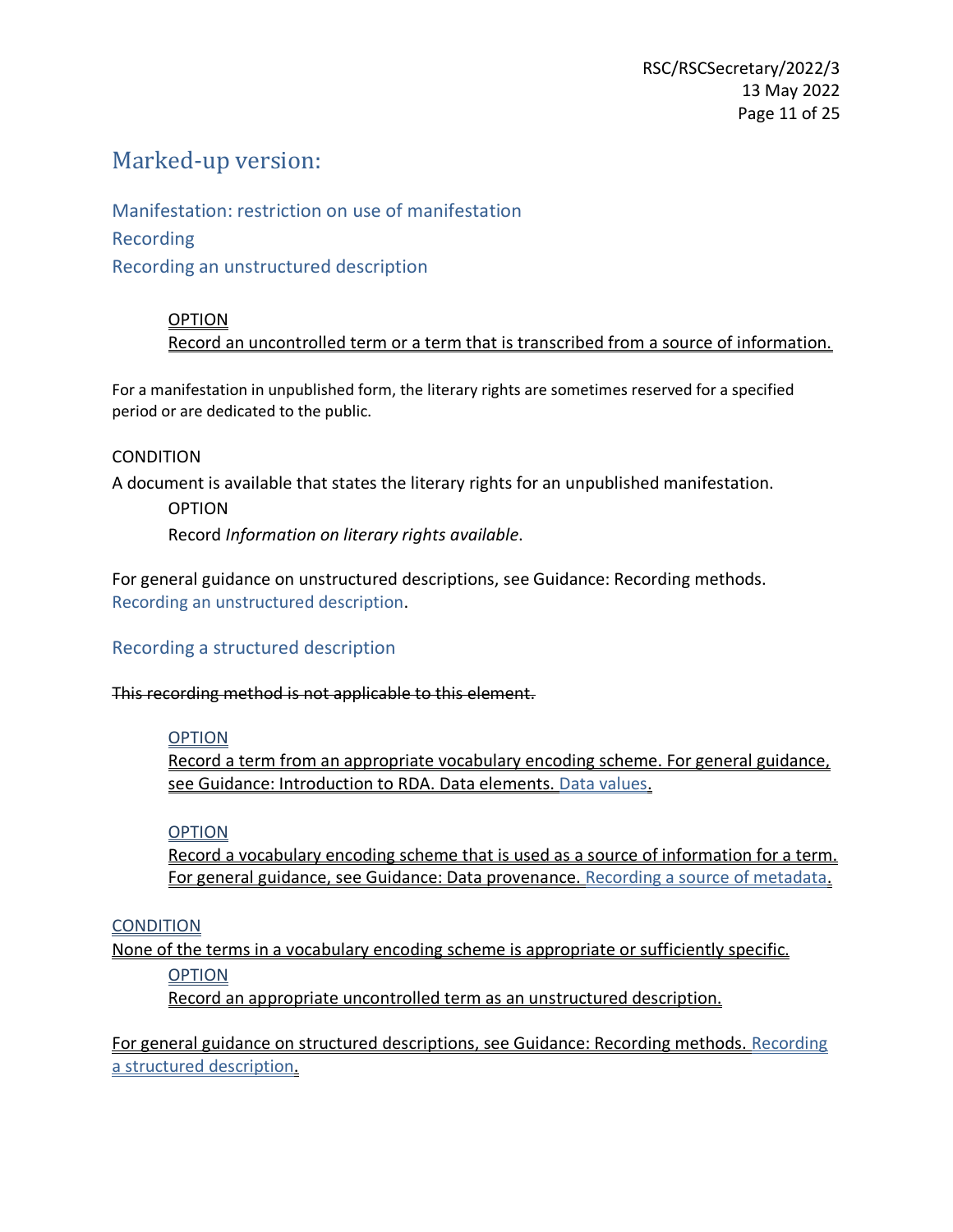## Recording an identifier

This recording method is not applicable to this element.

## **OPTION**

Record an identifier or notation for a term from an appropriate vocabulary encoding scheme.

For general guidance, see Guidance: Introduction to RDA. Data elements. Data values.

## **OPTION**

Record a vocabulary encoding scheme that is used as a source of information for an identifier. For general guidance, see Guidance: Data provenance. Recording a source of metadata.

For general guidance on identifiers, see Guidance: Recording methods. Recording an identifier.

## Recording an IRI

This recording method is not applicable to this element.

## **OPTION**

Record an IRI for a term or concept as a real-world object selected from an appropriate vocabulary encoding scheme.

For general guidance on IRIs, see Guidance: Recording methods. Recording an IRI.

# Clean version:

Manifestation: restriction on use of manifestation Recording Recording an unstructured description

## OPTION

Record an uncontrolled term or a term that is transcribed from a source of information.

For a manifestation in unpublished form, the literary rights are sometimes reserved for a specified period or are dedicated to the public.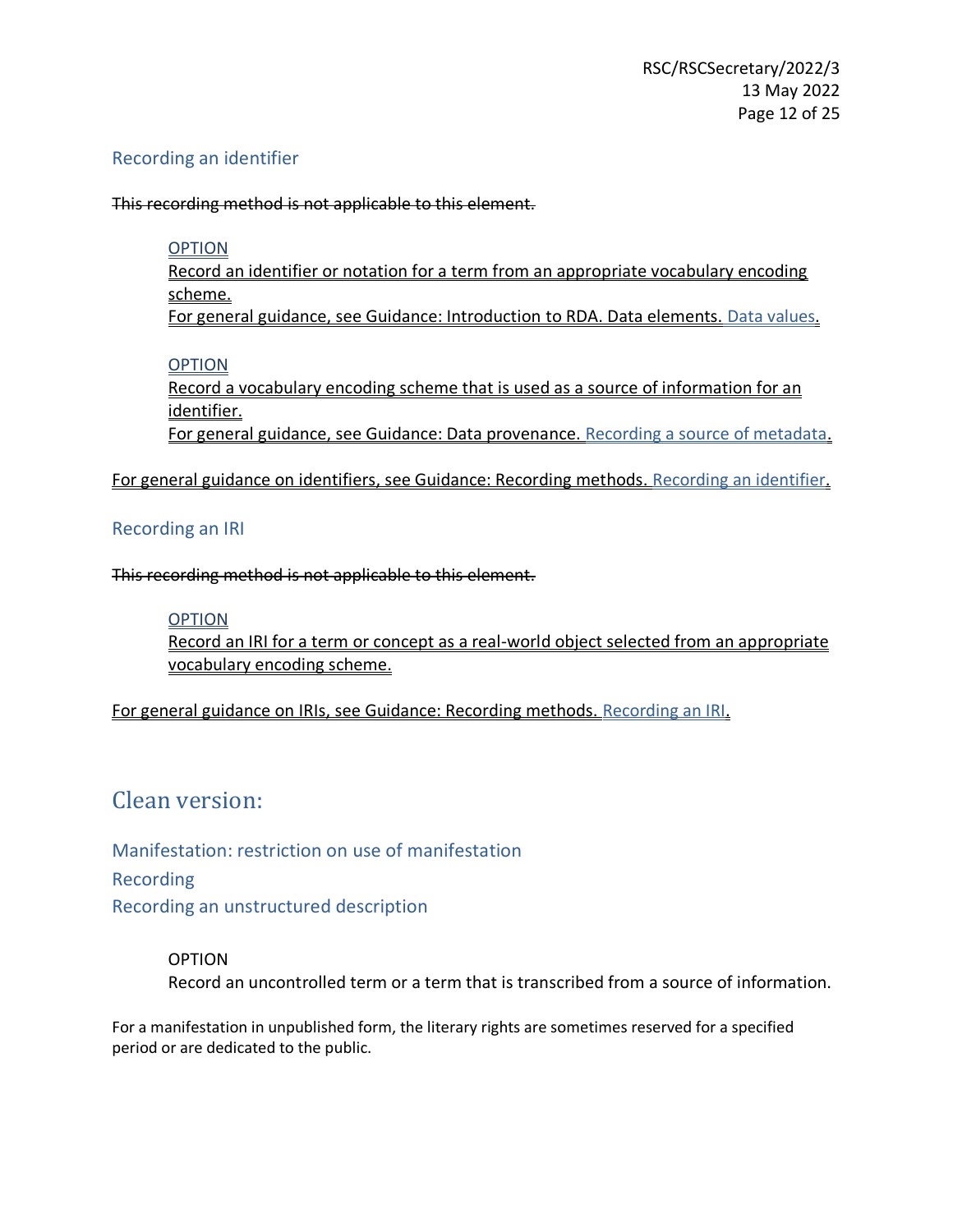## **CONDITION**

A document is available that states the literary rights for an unpublished manifestation.

**OPTION** Record *Information on literary rights available*.

For general guidance on unstructured descriptions, see Guidance: Recording methods. [Recording an unstructured description.](https://access.rdatoolkit.org/Guidance/Index?externalId=en-US_ala-a06b3aa1-d994-31b1-b961-e4ce37c1a4d3#section_rdaId_section_gvh_jsg_nbb)

## Recording a structured description

## **OPTION**

Record a term from an appropriate vocabulary encoding scheme. For general guidance, see Guidance: Introduction to RDA. Data elements. Data values.

## OPTION

Record a vocabulary encoding scheme that is used as a source of information for a term. For general guidance, see Guidance: Data provenance. Recording a source of metadata.

## **CONDITION**

None of the terms in a vocabulary encoding scheme is appropriate or sufficiently specific.

## OPTION

Record an appropriate uncontrolled term as an unstructured description.

For general guidance on structured descriptions, see Guidance: Recording methods. Recording a structured description.

## Recording an identifier

## **OPTION**

Record an identifier or notation for a term from an appropriate vocabulary encoding scheme.

For general guidance, see Guidance: Introduction to RDA. Data elements. Data values.

## **OPTION**

Record a vocabulary encoding scheme that is used as a source of information for an identifier.

For general guidance, see Guidance: Data provenance. Recording a source of metadata.

For general guidance on identifiers, see Guidance: Recording methods. Recording an identifier.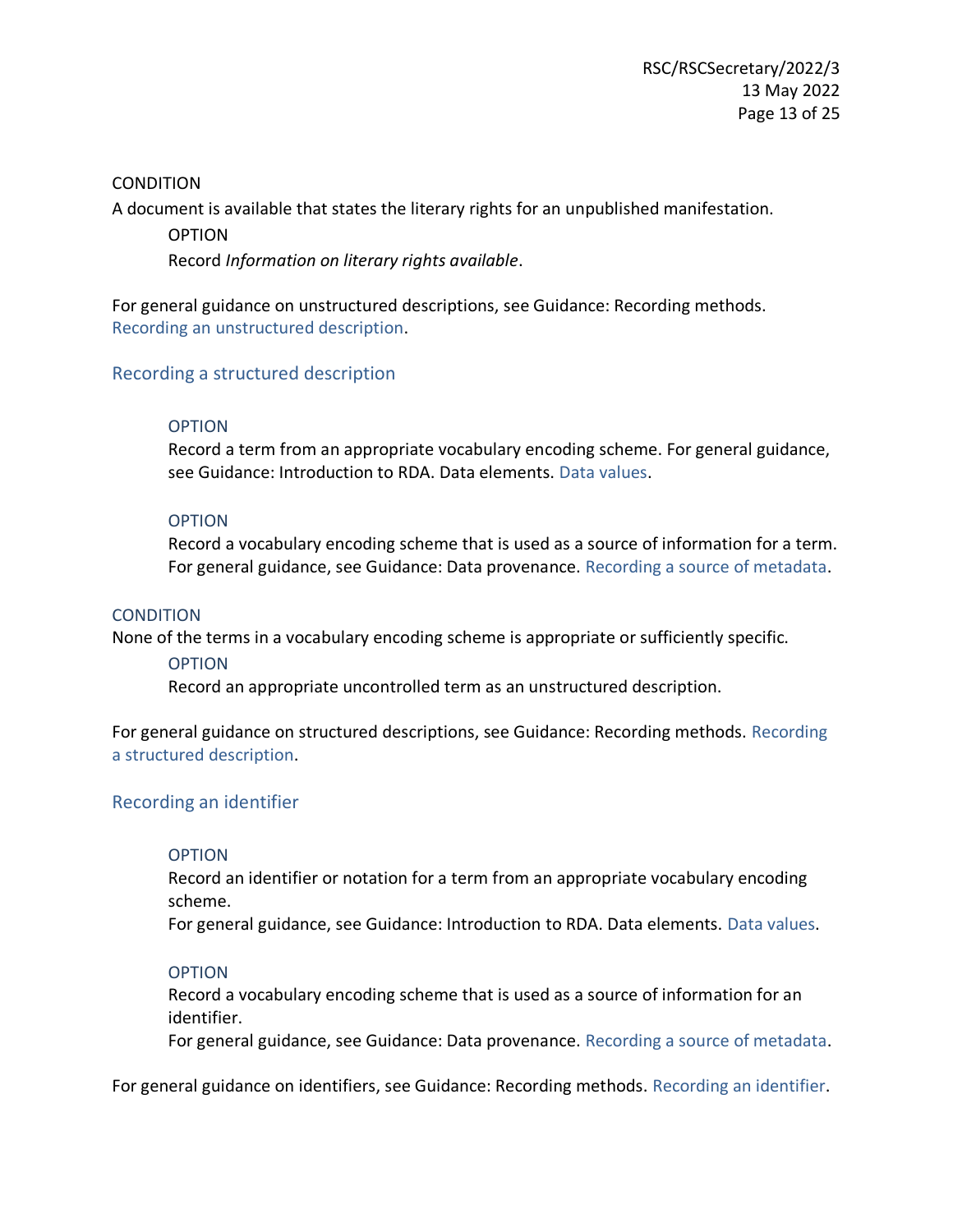## Recording an IRI

## OPTION

Record an IRI for a term or concept as a real-world object selected from an appropriate vocabulary encoding scheme.

For general guidance on IRIs, see Guidance: Recording methods. Recording an IRI.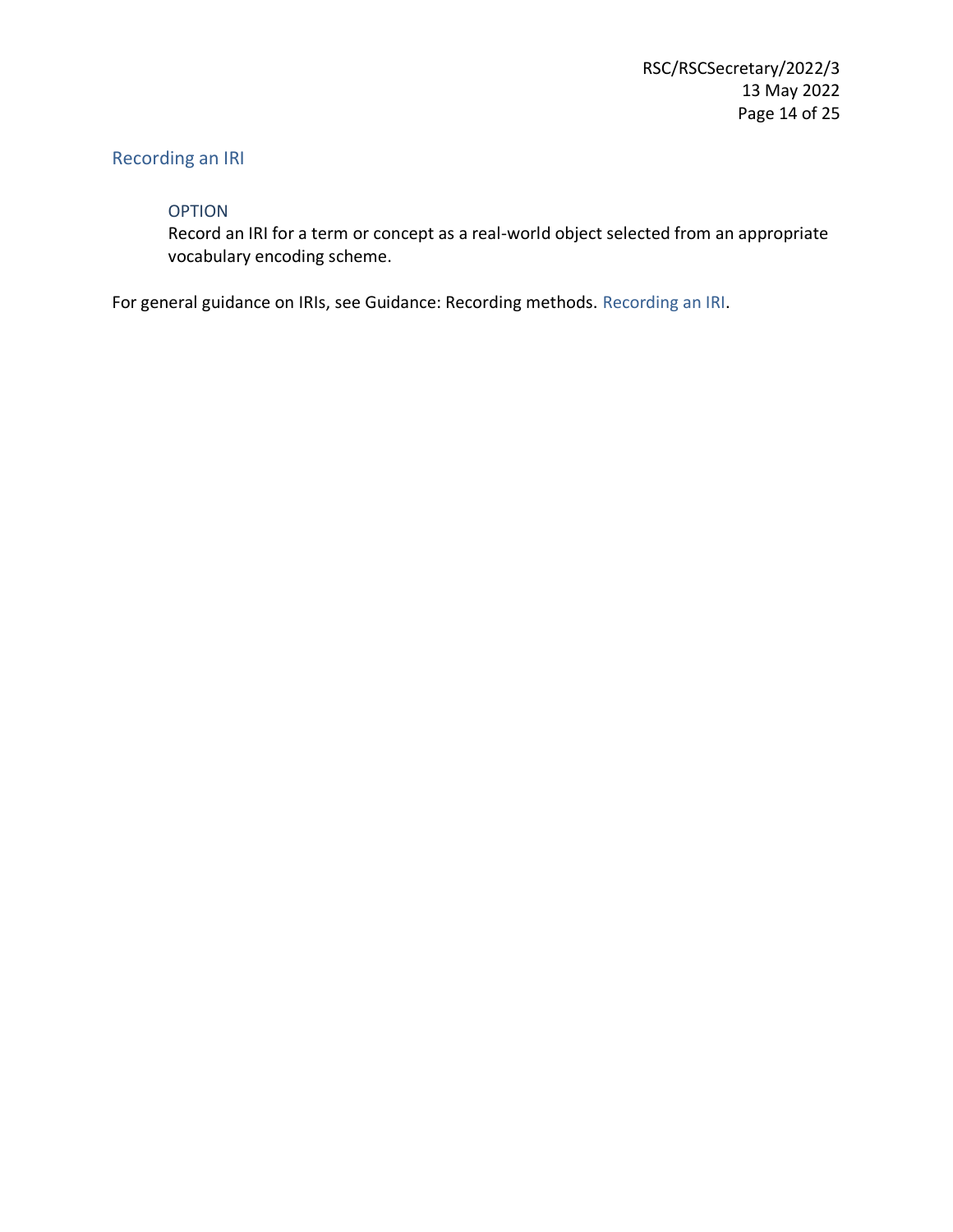<span id="page-14-0"></span>**Recommendation 3:** For Item: restriction on access to item, amend the text to

- Add a standard option to *Recording an unstructured description*, leaving the existing option with example, condition/option and navigation instruction unchanged
- Remove the outdated existing text from *Recording a structured description*, and substitute instead two standard options, one condition/option, and a standard navigation statement
- Remove the existing text from *Recording an identifier*, and substitute instead two standard options, a condition/option and a standard navigation statement
- Remove the existing text from *Recording an IRI*, and substitute instead one standard option and a standard navigation statement.

## Item: restriction on access to item

Current version in the March 2022 Toolkit release:

### Prerecording

### **Recording**

#### **Recording an unstructured description**



Information affirming the absence of restrictions is considered important for access.

### **OPTION**

Record that there are no restrictions on access.

For general guidance on unstructured descriptions, see Guidance: Recording methods. Recording an unstructured description -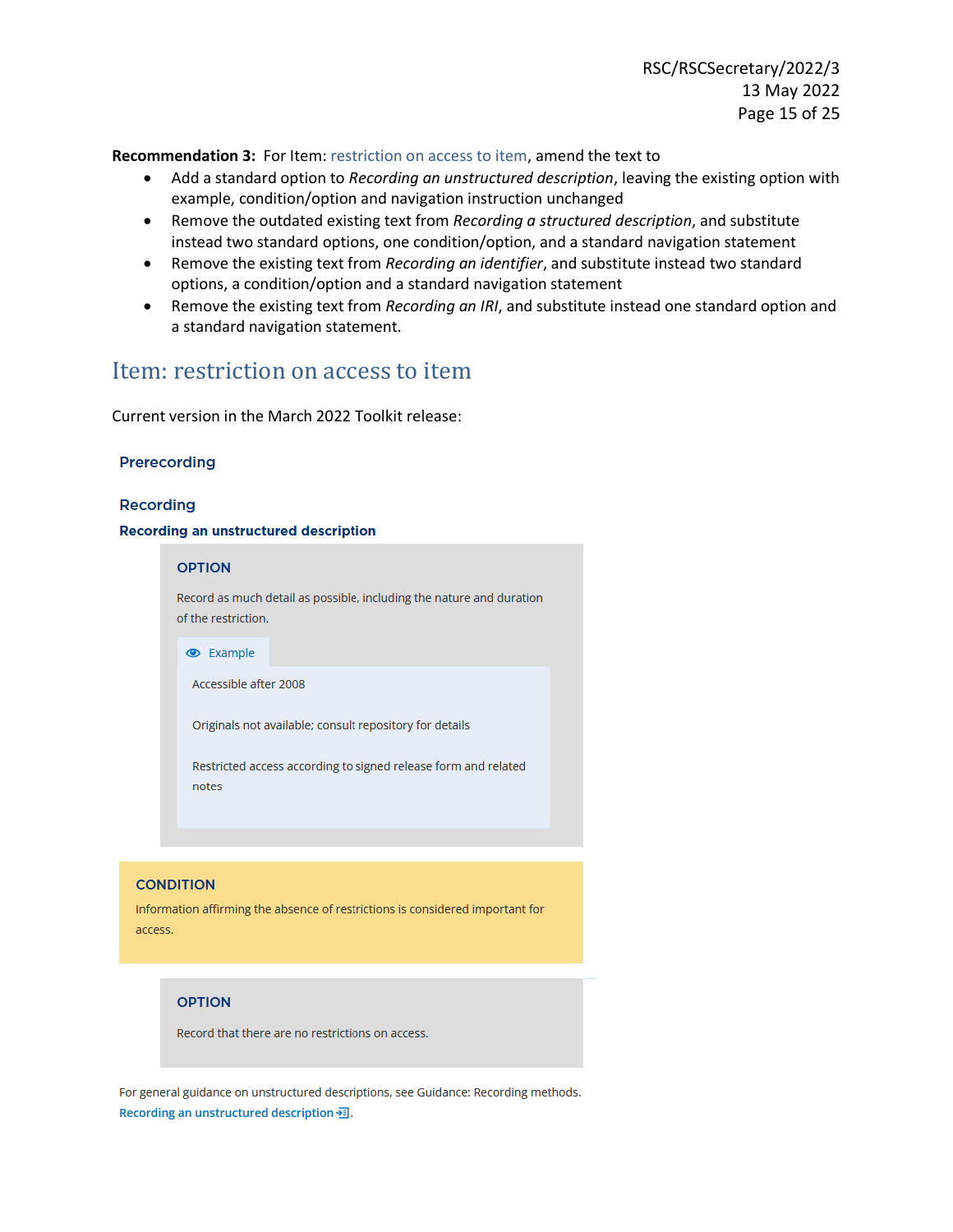#### **Recording a structured description**

### **OPTION**

Use a vocabulary encoding scheme as a source of information.

Record the form found in the vocabulary encoding scheme. Do not amend the values or punctuation.

### **OPTION**

Record a vocabulary encoding scheme that is used as a source of information. For general guidance, see Guidance: Data provenance. Recording a source of metadata <del></del>...

For general guidance on structured descriptions, see Guidance: Recording methods. Recording a structured description --

#### **Recording an identifier**

This recording method is not applicable to this element.

#### **Recording an IRI**

This recording method is not applicable to this element.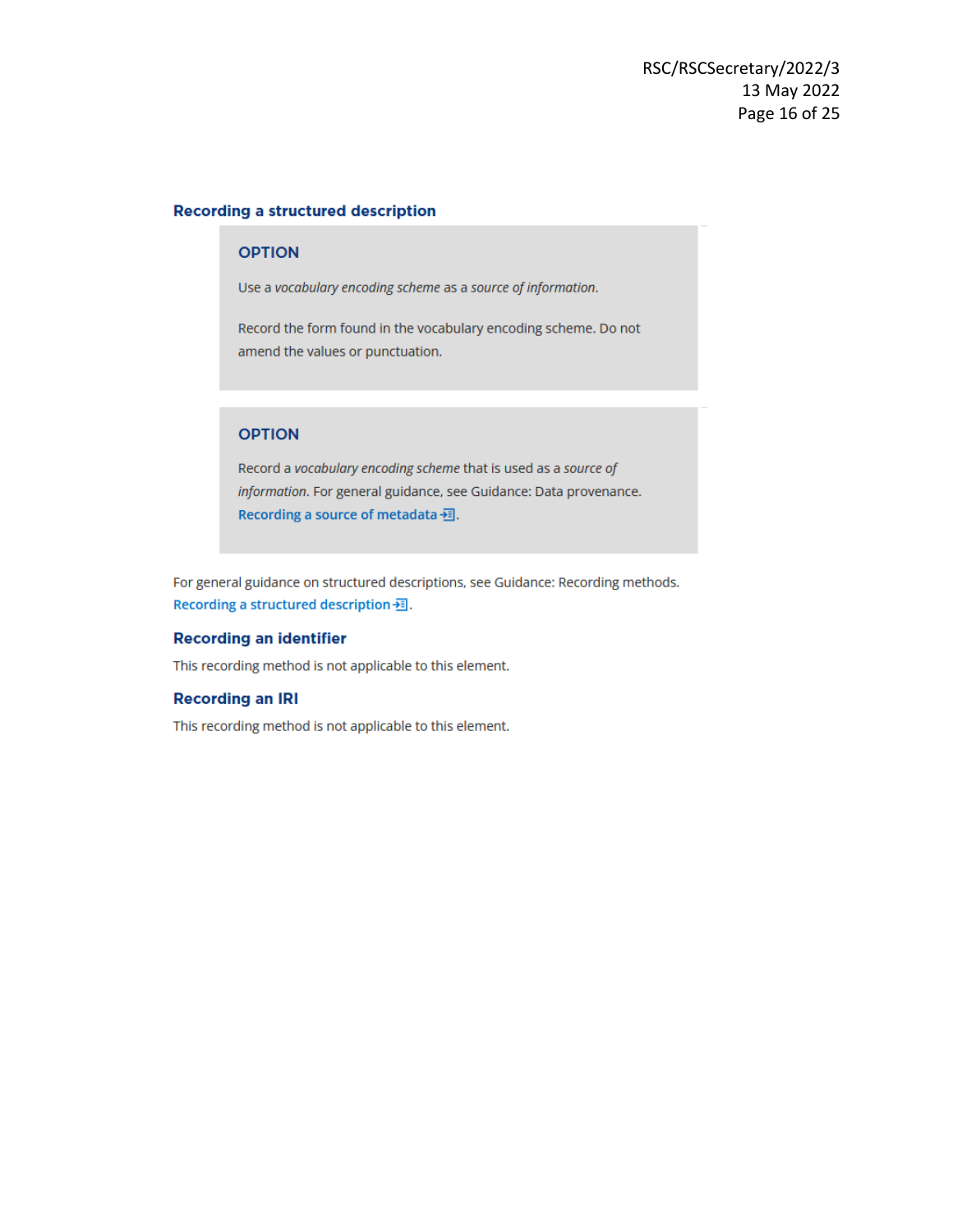## Marked-up version:

Item: restriction on access to item Recording Recording an unstructured description

## OPTION

Record an uncontrolled term or a term that is transcribed from a source of information.

## **OPTION**

Record as much detail as possible, including the nature and duration of the restriction.

## **CONDITION**

Information affirming the absence of restrictions is considered important for access.

## OPTION

Record that there are no restrictions on access.

For general guidance on unstructured descriptions, see Guidance: Recording methods. [Recording an unstructured description.](https://access.rdatoolkit.org/Guidance/Index?externalId=en-US_ala-a06b3aa1-d994-31b1-b961-e4ce37c1a4d3#section_rdaId_section_gvh_jsg_nbb)

## Recording a structured description

## OPTION

Use a *vocabulary encoding scheme* as a *source of information*. Record the form found in the vocabulary encoding scheme. Do not amend the values or punctuation.

## **OPTION**

Record a *vocabulary encoding scheme* that is used as a *source of information*. For general guidance, see Guidance: Data provenance. [Recording a source of metadata](https://access.rdatoolkit.org/Guidance/Index?externalId=en-US_ala-cfa18e03-17f2-378a-874c-86515bf7e0ac#section_rdaId_section_gr4_l4l_5cb)**.**

## OPTION

Record a term from an appropriate vocabulary encoding scheme. For general guidance, see Guidance: Introduction to RDA. Data elements. Data values.

## **OPTION**

Record a vocabulary encoding scheme that is used as a source of information for a term. For general guidance, see Guidance: Data provenance. Recording a source of metadata.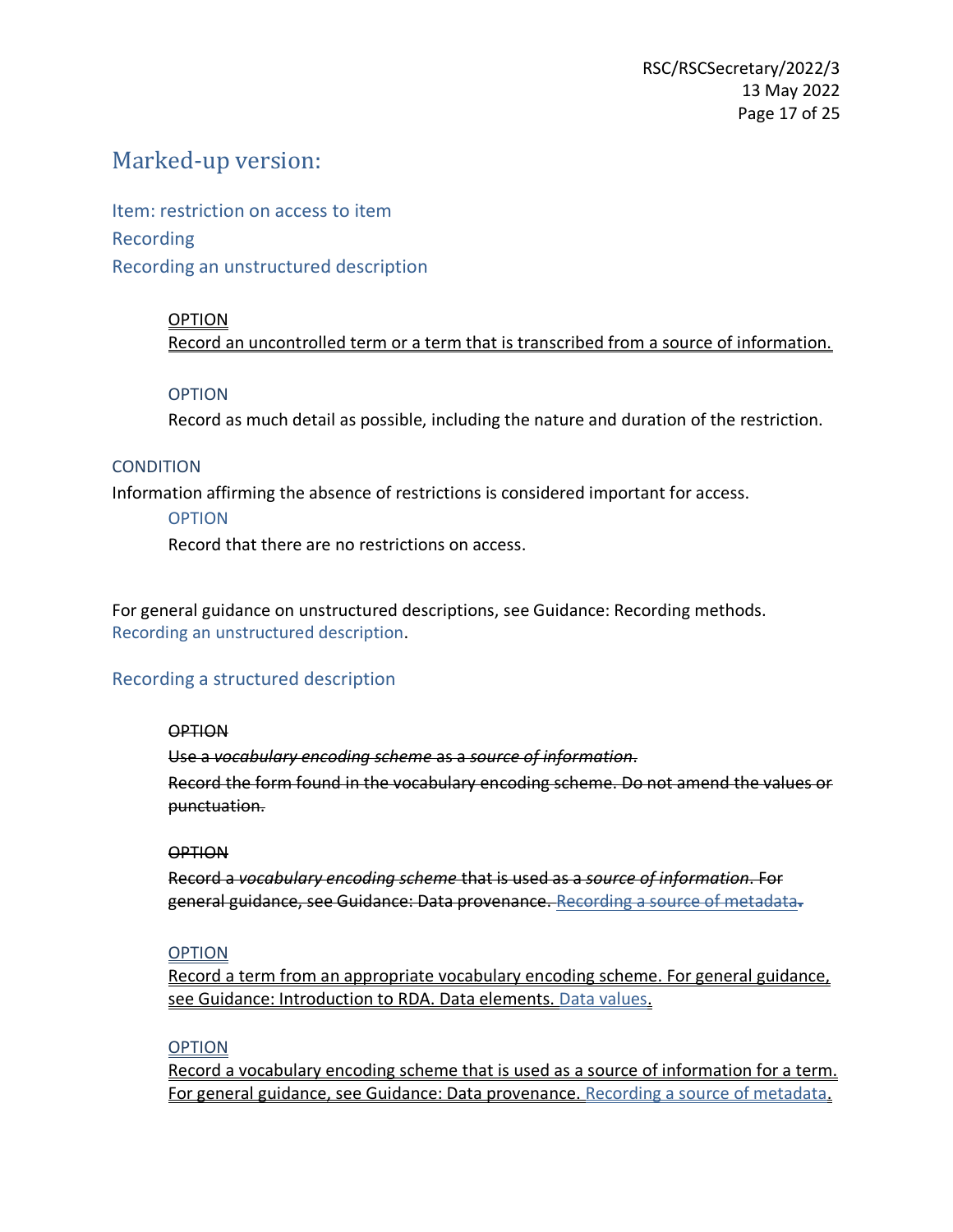## **CONDITION**

None of the terms in a vocabulary encoding scheme is appropriate or sufficiently specific.

**OPTION** 

Record an appropriate uncontrolled term as an unstructured description.

For general guidance on structured descriptions, see Guidance: Recording methods. Recording a structured description.

## Recording an identifier

This recording method is not applicable to this element.

## **OPTION**

Record an identifier or notation for a term from an appropriate vocabulary encoding scheme. For general guidance, see Guidance: Introduction to RDA. Data elements. Data values.

## **OPTION**

Record a vocabulary encoding scheme that is used as a source of information for an identifier.

For general guidance, see Guidance: Data provenance. Recording a source of metadata.

For general guidance on identifiers, see Guidance: Recording methods. Recording an identifier.

## Recording an IRI

This recording method is not applicable to this element.

## **OPTION**

Record an IRI for a term or concept as a real-world object selected from an appropriate vocabulary encoding scheme.

For general guidance on IRIs, see Guidance: Recording methods. Recording an IRI.

# Clean version: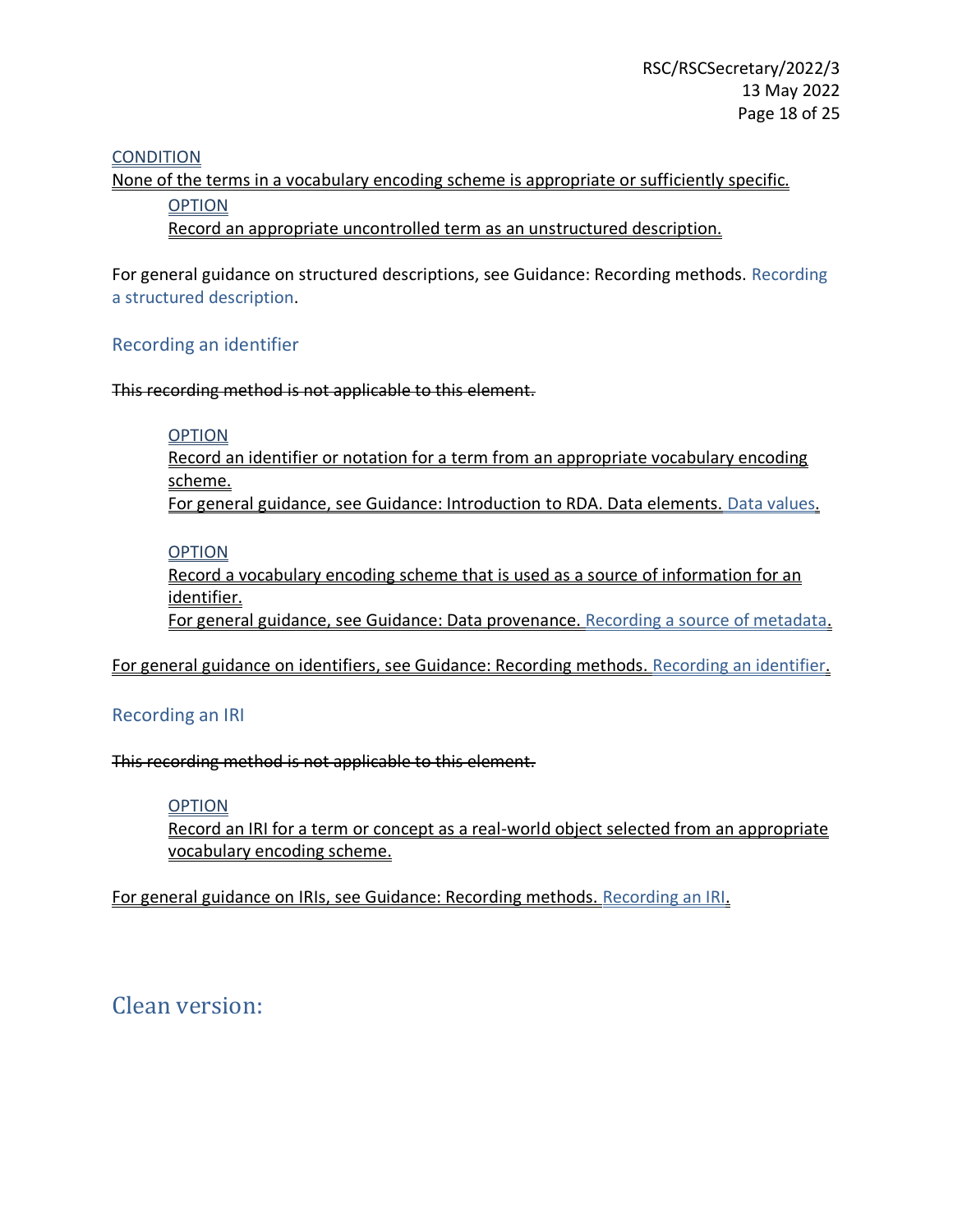Item: restriction on access to item Recording Recording an unstructured description

## **OPTION**

Record an uncontrolled term or a term that is transcribed from a source of information.

## **OPTION**

Record as much detail as possible, including the nature and duration of the restriction.

## **CONDITION**

Information affirming the absence of restrictions is considered important for access.

## **OPTION**

Record that there are no restrictions on access.

For general guidance on unstructured descriptions, see Guidance: Recording methods. [Recording an unstructured description.](https://access.rdatoolkit.org/Guidance/Index?externalId=en-US_ala-a06b3aa1-d994-31b1-b961-e4ce37c1a4d3#section_rdaId_section_gvh_jsg_nbb)

## Recording a structured description

## **OPTION**

Record a term from an appropriate vocabulary encoding scheme. For general guidance, see Guidance: Introduction to RDA. Data elements. Data values.

## **OPTION**

Record a vocabulary encoding scheme that is used as a source of information for a term. For general guidance, see Guidance: Data provenance. Recording a source of metadata.

## **CONDITION**

None of the terms in a vocabulary encoding scheme is appropriate or sufficiently specific.

## **OPTION**

Record an appropriate uncontrolled term as an unstructured description.

For general guidance on structured descriptions, see Guidance: Recording methods. Recording a structured description.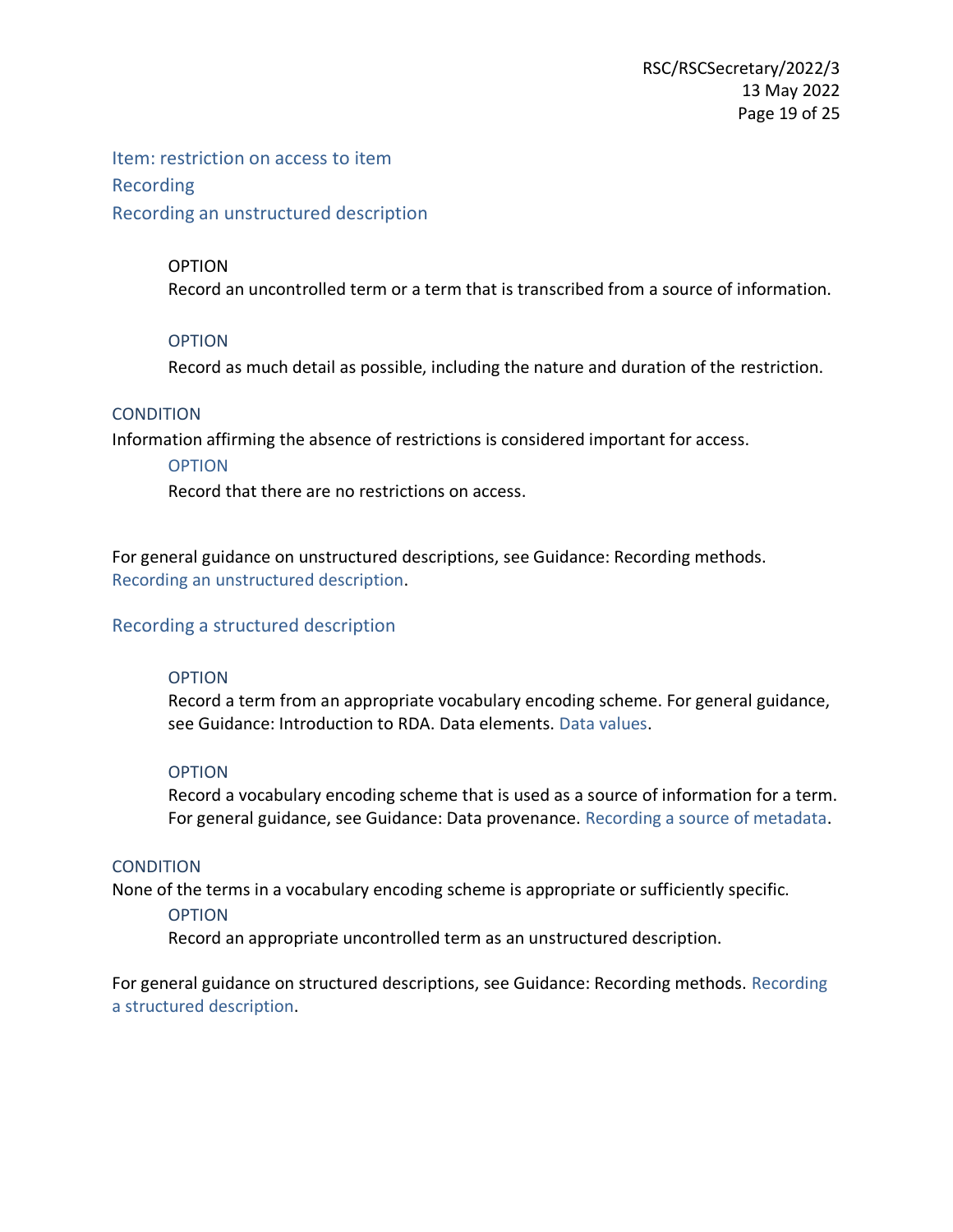## Recording an identifier

## OPTION

Record an identifier or notation for a term from an appropriate vocabulary encoding scheme.

For general guidance, see Guidance: Introduction to RDA. Data elements. Data values.

## **OPTION**

Record a vocabulary encoding scheme that is used as a source of information for an identifier.

For general guidance, see Guidance: Data provenance. Recording a source of metadata.

For general guidance on identifiers, see Guidance: Recording methods. Recording an identifier.

## Recording an IRI

## **OPTION**

Record an IRI for a term or concept as a real-world object selected from an appropriate vocabulary encoding scheme.

For general guidance on IRIs, see Guidance: Recording methods. Recording an IRI.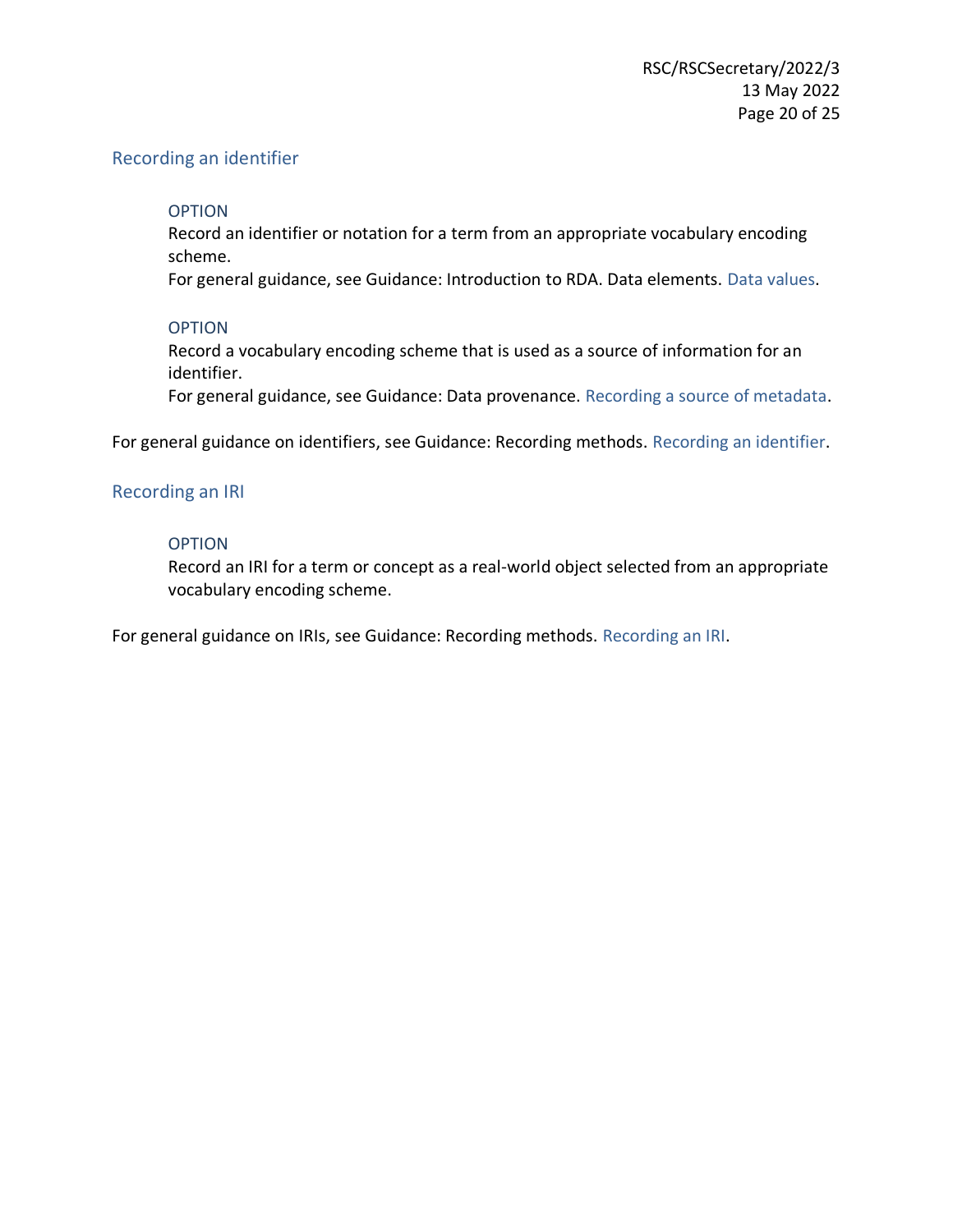<span id="page-20-0"></span>**Recommendation 4:** For Item: restriction on use of item, amend the text to

- Add a standard option to *Recording an unstructured description*, leaving the existing option with example and navigation instruction unchanged
- Remove the outdated existing text from *Recording a structured description*, and substitute instead two standard options, one condition/option, and a standard navigation statement
- Remove the existing text from *Recording an identifier*, and substitute instead two standard options, a condition/option and a standard navigation statement
- Remove the existing text from *Recording an IRI*, and substitute instead one standard option and a standard navigation statement.

## Item: restriction on use of item

Current version in the March 2022 Toolkit release:

## Prerecording

## **Recording**

## **Recording an unstructured description**

### **OPTION**

Record as much detail as possible, including the nature and duration of the restriction.

#### **Example**

Donor permission is required for public screening of films in this collection

Reproduction and use in any form requires written permission of the donor

For general guidance on unstructured descriptions, see Guidance: Recording methods. Recording an unstructured description - 司.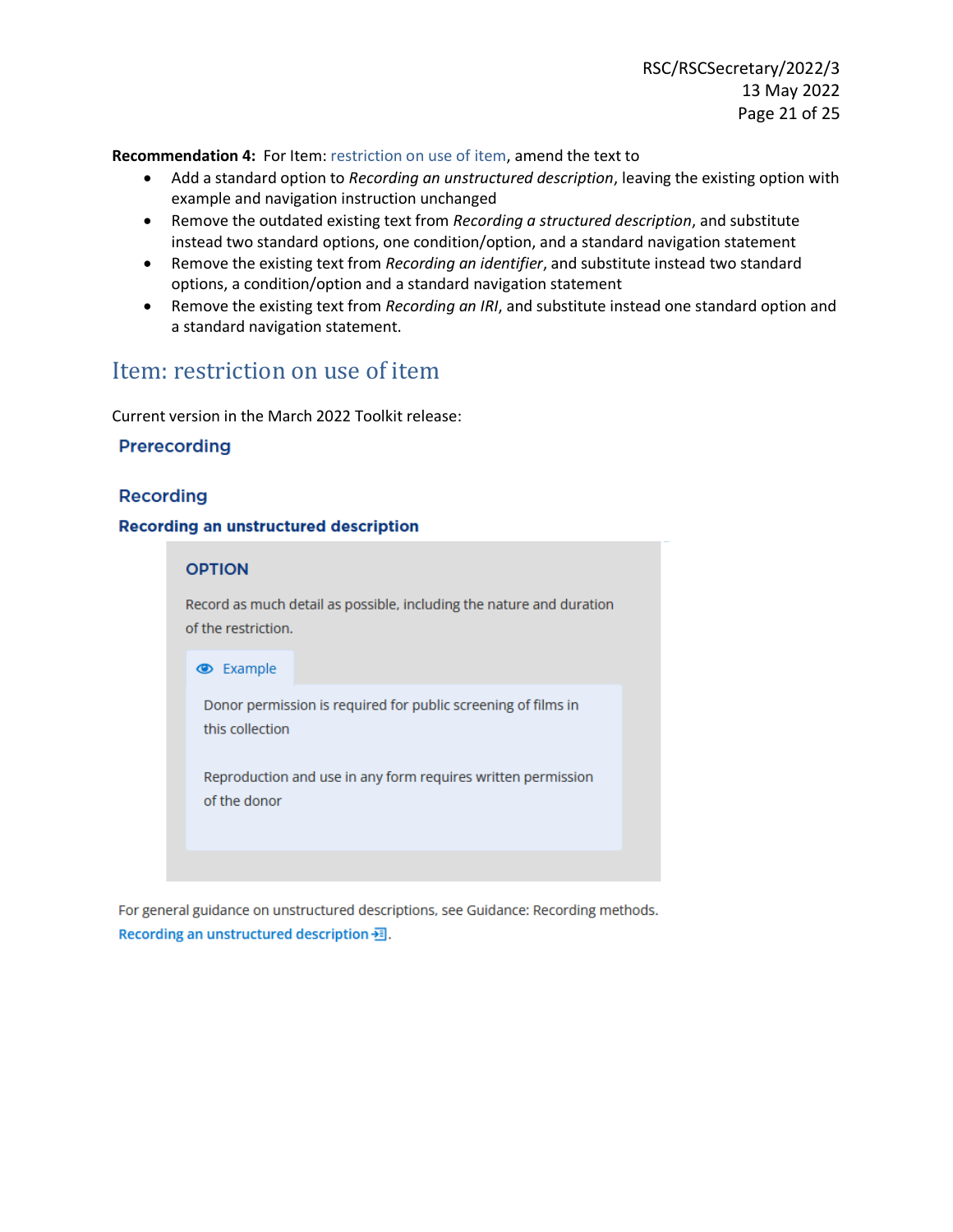#### **Recording a structured description**

#### **OPTION**

Use a vocabulary encoding scheme as a source of information.

Record the form found in the vocabulary encoding scheme. Do not amend the values or punctuation.

### **OPTION**

Record a vocabulary encoding scheme that is used as a source of information. For general guidance, see Guidance: Data provenance. Recording a source of metadata -- 司.

For general guidance on structured descriptions, see Guidance: Recording methods. Recording a structured description --

#### **Recording an identifier**

This recording method is not applicable to this element.

#### **Recording an IRI**

This recording method is not applicable to this element.

## Marked-up version:

Item: restriction on use of item Recording Recording an unstructured description

### OPTION

Record an uncontrolled term or a term that is transcribed from a source of information.

#### OPTION

Record as much detail as possible, including the nature and duration of the restriction.

For general guidance on unstructured descriptions, see Guidance: Recording methods. [Recording an unstructured description.](https://access.rdatoolkit.org/Guidance/Index?externalId=en-US_ala-a06b3aa1-d994-31b1-b961-e4ce37c1a4d3#section_rdaId_section_gvh_jsg_nbb)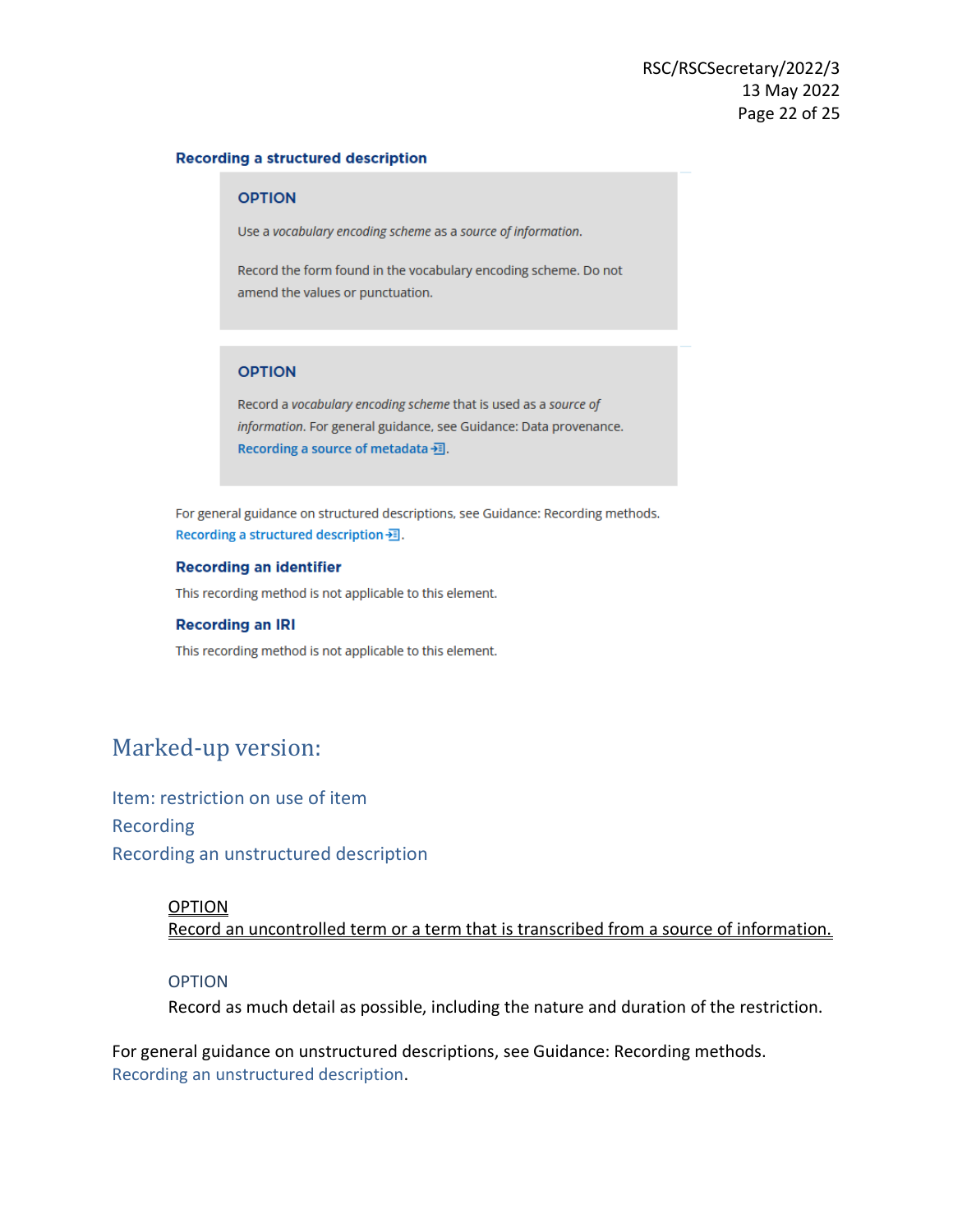## Recording a structured description

## **OPTION**

Use a *vocabulary encoding scheme* as a *source of information*. Record the form found in the vocabulary encoding scheme. Do not amend the values or punctuation.

## **OPTION**

Record a *vocabulary encoding scheme* that is used as a *source of information*. For general guidance, see Guidance: Data provenance. [Recording a source of metadata](https://access.rdatoolkit.org/Guidance/Index?externalId=en-US_ala-cfa18e03-17f2-378a-874c-86515bf7e0ac#section_rdaId_section_gr4_l4l_5cb)**.**

## **OPTION**

Record a term from an appropriate vocabulary encoding scheme. For general guidance, see Guidance: Introduction to RDA. Data elements. Data values.

## **OPTION**

Record a vocabulary encoding scheme that is used as a source of information for a term. For general guidance, see Guidance: Data provenance. Recording a source of metadata.

## **CONDITION**

None of the terms in a vocabulary encoding scheme is appropriate or sufficiently specific.

## OPTION

Record an appropriate uncontrolled term as an unstructured description.

For general guidance on structured descriptions, see Guidance: Recording methods. Recording a structured description.

## Recording an identifier

## This recording method is not applicable to this element.

## **OPTION**

Record an identifier or notation for a term from an appropriate vocabulary encoding scheme. For general guidance, see Guidance: Introduction to RDA. Data elements. Data values.

## **OPTION**

Record a vocabulary encoding scheme that is used as a source of information for an identifier.

For general guidance, see Guidance: Data provenance. Recording a source of metadata.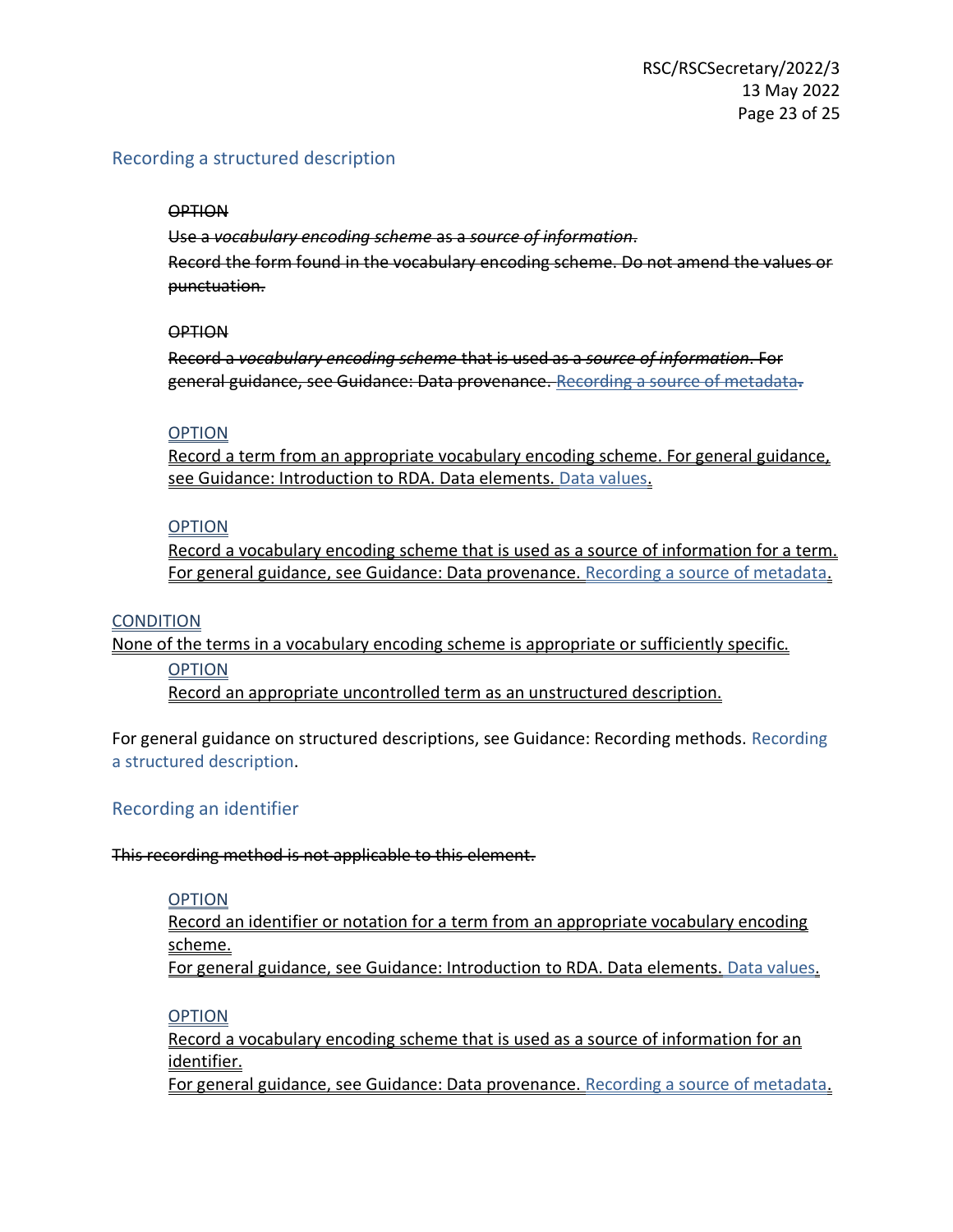## For general guidance on identifiers, see Guidance: Recording methods. Recording an identifier.

## Recording an IRI

This recording method is not applicable to this element.

## **OPTION**

Record an IRI for a term or concept as a real-world object selected from an appropriate vocabulary encoding scheme.

For general guidance on IRIs, see Guidance: Recording methods. Recording an IRI.

Clean version: Item: restriction on use of item Recording Recording an unstructured description

## OPTION

Record an uncontrolled term or a term that is transcribed from a source of information.

## **OPTION**

Record as much detail as possible, including the nature and duration of the restriction.

For general guidance on unstructured descriptions, see Guidance: Recording methods. [Recording an unstructured description.](https://access.rdatoolkit.org/Guidance/Index?externalId=en-US_ala-a06b3aa1-d994-31b1-b961-e4ce37c1a4d3#section_rdaId_section_gvh_jsg_nbb)

## Recording a structured description

## **OPTION**

Record a term from an appropriate vocabulary encoding scheme. For general guidance, see Guidance: Introduction to RDA. Data elements. Data values.

## OPTION

Record a vocabulary encoding scheme that is used as a source of information for a term. For general guidance, see Guidance: Data provenance. Recording a source of metadata.

## **CONDITION**

None of the terms in a vocabulary encoding scheme is appropriate or sufficiently specific.